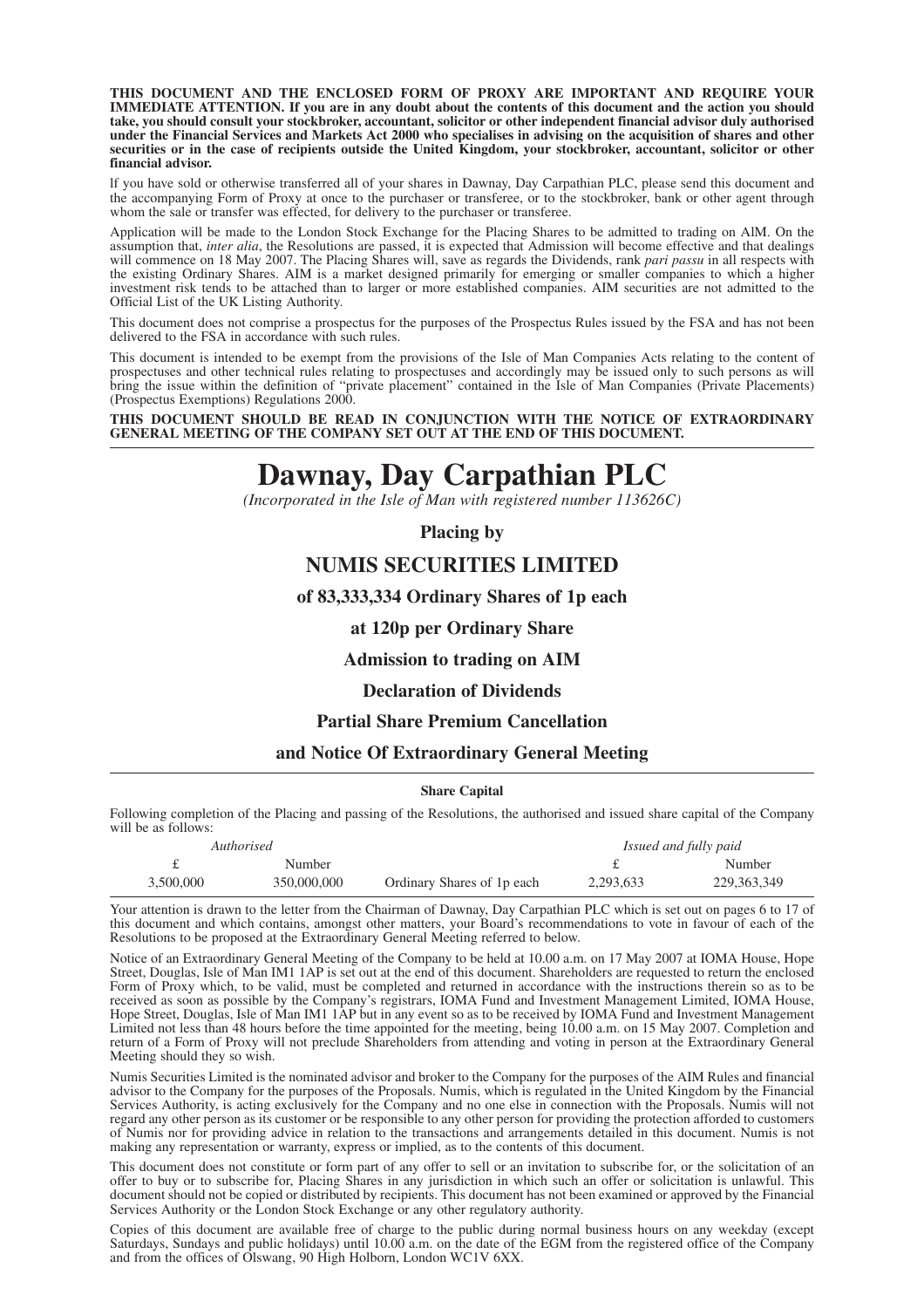# **PLACING STATISTICS**

| Placing Price                                                                                    | 120p           |
|--------------------------------------------------------------------------------------------------|----------------|
| Number of Ordinary Shares in issue at the date of this document                                  | 146,030,015    |
| Number of Placing Shares being issued                                                            | 83, 333, 334   |
| Number of Ordinary Shares in issue immediately following the Placing                             | 229, 363, 349  |
| Placing Shares as a percentage of the enlarged issued Ordinary Share capital                     | 36.3 per cent. |
| Market capitalisation of the Company immediately following the Placing<br>(at the Placing Price) | £275.2 million |
| Gross proceeds of the Placing available to the Company                                           | $£100$ million |
| Estimated expenses of the Placing                                                                | £3.4 million   |
| Estimated net proceeds of the Placing available to the Company                                   | £96.6 million  |

# **EXPECTED TIMETABLE OF PRINCIPAL EVENTS**

| Publication of this document                                          | 24 April 2007             |
|-----------------------------------------------------------------------|---------------------------|
| Ex-dividend date for the Dividends                                    | 2 May 2007                |
| Record Date for entitlement to the Dividends                          | 4 May 2007                |
| Latest time and date for receipt of Forms of Proxy                    | 10.00 a.m. on 15 May 2007 |
| Time and date of Extraordinary General Meeting                        | 10.00 a.m. on 17 May 2007 |
| Admission effective and dealings in Placing Shares to commence on AIM | 18 May 2007               |
| CREST accounts credited for Placing Shares in uncertificated form     | 18 May 2007               |
| Expected payment date for the Final 2006 Dividend                     | 25 May 2007               |
| Where applicable, definitive share certificates despatched            | 25 May 2007               |
|                                                                       |                           |

Each of the times and dates in the above timetable is subject to change. All times are London times unless otherwise stated.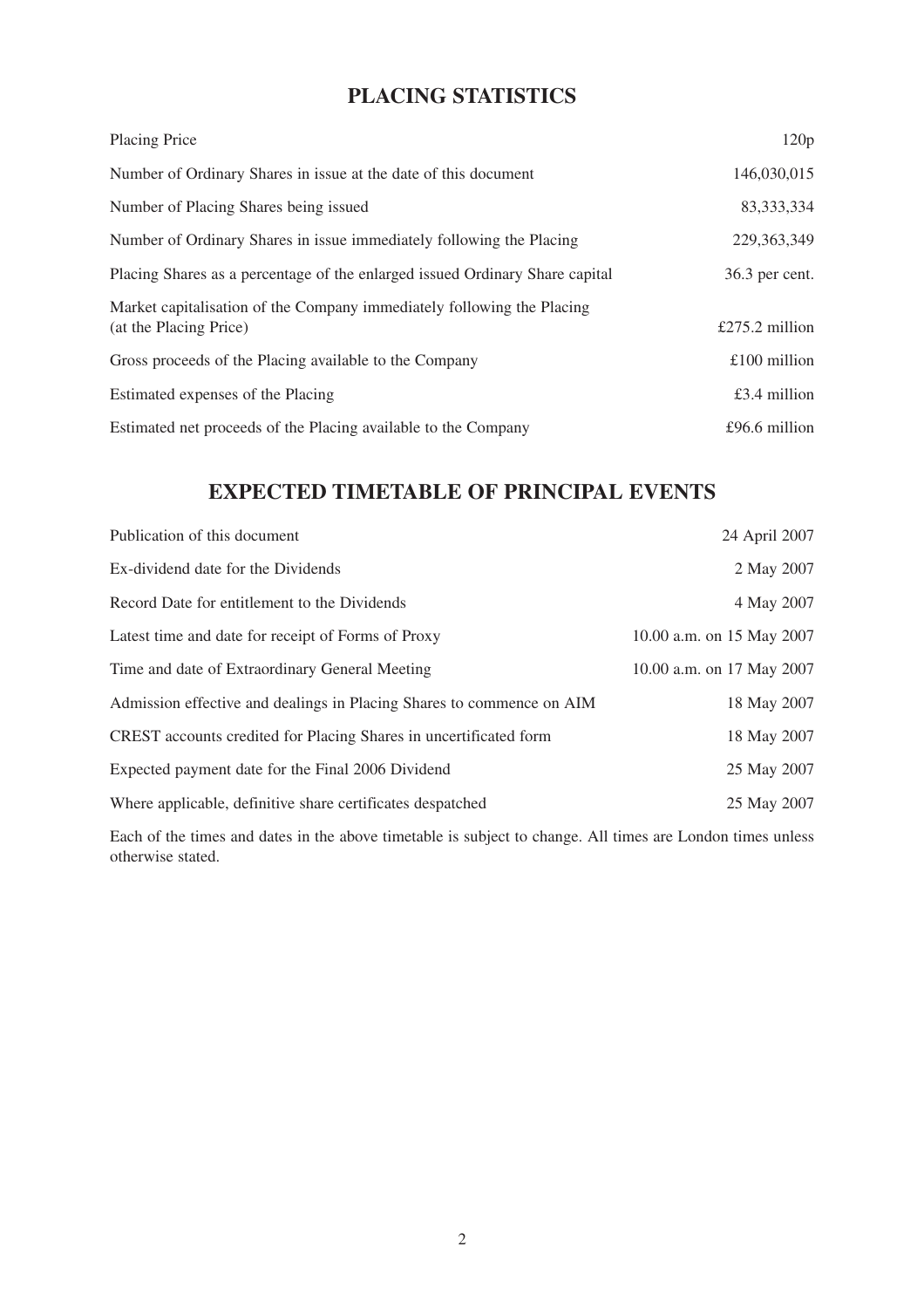# **DEFINITIONS**

| "2005 Admission Document"                                     | the admission document of the Company dated 20 July 2005 issued<br>in relation to the Flotation                                                                                                                                                                                                                                                                                                                                            |  |
|---------------------------------------------------------------|--------------------------------------------------------------------------------------------------------------------------------------------------------------------------------------------------------------------------------------------------------------------------------------------------------------------------------------------------------------------------------------------------------------------------------------------|--|
| "Admission"                                                   | the admission of the Placing Shares to trading on AIM becoming<br>effective in accordance with the AIM Rules                                                                                                                                                                                                                                                                                                                               |  |
| "AIM"                                                         | AIM, a market operated by the London Stock Exchange                                                                                                                                                                                                                                                                                                                                                                                        |  |
| "AIM Rules"                                                   | the AIM Rules for Companies published by the London Stock<br>Exchange                                                                                                                                                                                                                                                                                                                                                                      |  |
| "Articles of Association" or<br>"Articles"                    | the articles of association of the Company                                                                                                                                                                                                                                                                                                                                                                                                 |  |
| "Board" or "the Directors"                                    | the directors of the Company                                                                                                                                                                                                                                                                                                                                                                                                               |  |
| "Cancellation of Part of the<br><b>Share Premium Account"</b> | the cancellation of a part of the share premium account of the<br>Company as described in this document                                                                                                                                                                                                                                                                                                                                    |  |
| "certificated form"                                           | not in uncertificated form                                                                                                                                                                                                                                                                                                                                                                                                                 |  |
| "Company" or "Dawnay, Day<br>Carpathian"                      | Dawnay, Day Carpathian PLC, a company incorporated in the Isle<br>of Man with registered number 113626C                                                                                                                                                                                                                                                                                                                                    |  |
| "Court"                                                       | the High Court of Justice of the Isle of Man                                                                                                                                                                                                                                                                                                                                                                                               |  |
| "Court Approval"                                              | confirmation by the Court of the Cancellation of Part of the Share<br>Premium Account                                                                                                                                                                                                                                                                                                                                                      |  |
| "CREST"                                                       | the relevant system (as defined in the CREST Regulations) in<br>respect of which CRESTCo is the Operator (as defined in the<br>CREST Regulations) in accordance with which securities may be<br>held and transferred in uncertificated form                                                                                                                                                                                                |  |
| "CRESTCo"                                                     | <b>CRESTCo Limited</b>                                                                                                                                                                                                                                                                                                                                                                                                                     |  |
| "CREST Regulations"                                           | the Uncertificated Securities Regulations 2001 (SI 2001/3755)                                                                                                                                                                                                                                                                                                                                                                              |  |
| "Dawnay, Day"                                                 | Dawnay, Day & Co. Limited                                                                                                                                                                                                                                                                                                                                                                                                                  |  |
| "Dawnay, Day Group"                                           | Dawnay, Day and companies connected or under common<br>ownership with Dawnay, Day                                                                                                                                                                                                                                                                                                                                                          |  |
| "DDPT"                                                        | Dawnay, Day Europe Limited (which trades within the Dawnay,<br>Day Group as "Dawnay, Day PanTerra" and was referred to as<br>"DDEL" in the 2005 Admission Document)                                                                                                                                                                                                                                                                        |  |
| "Development Management<br>Agreement"                         | the agreement dated 24 April 2007 and made between (1) the<br>Company (2) Carpathian Holdings s.à.r.l., (3) Carpathian Properties<br>s.à.r.l. and (4) DDPT, under which each of the Company, Carpathian<br>Holdings s.à.r.l. and Carpathian Properties s.à.r.l. has appointed<br>DDPT to be responsible for the provision of certain development<br>management services, a summary of which is set out in paragraph<br>12 of this document |  |
| "Dividends"                                                   | means both the Final 2006 Dividend and the First 2007 Interim<br>Dividend                                                                                                                                                                                                                                                                                                                                                                  |  |
| "DTZ"                                                         | DTZ Debenham Tie Leung Limited                                                                                                                                                                                                                                                                                                                                                                                                             |  |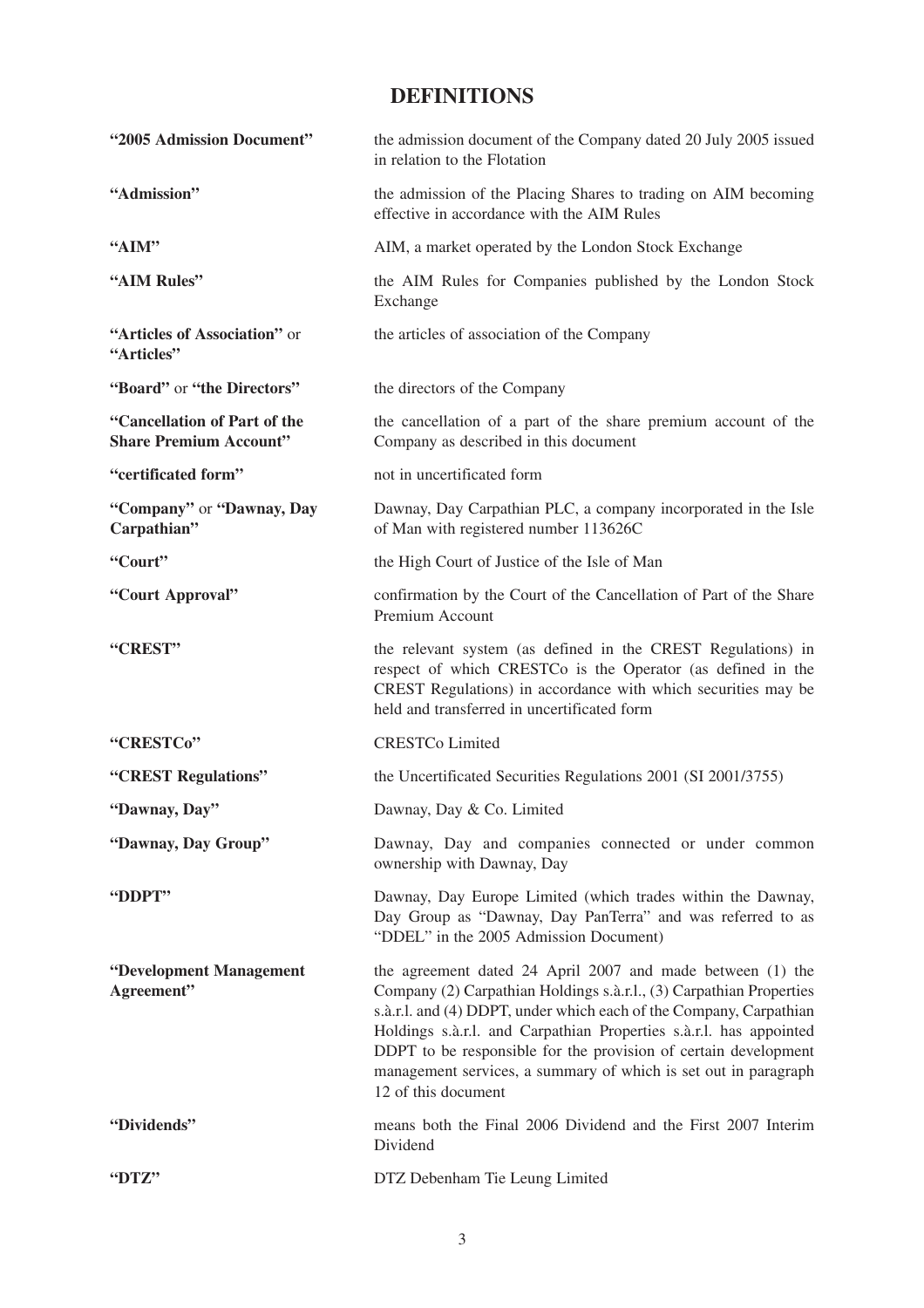| "DTZ Report"                                       | the report prepared by DTZ dated 6 March 2007 and containing a<br>valuation of certain properties of the Company as at 31 December<br>2006                                                                                                                   |
|----------------------------------------------------|--------------------------------------------------------------------------------------------------------------------------------------------------------------------------------------------------------------------------------------------------------------|
| "EGM" or "Extraordinary<br><b>General Meeting"</b> | the extraordinary general meeting of the Company convened for<br>10.00 a.m. on 17 May 2007, or any adjournment thereof, notice of<br>which is set out at the end of this document                                                                            |
| "EU"                                               | the European Union                                                                                                                                                                                                                                           |
| "Final 2006 Dividend"                              | the proposed dividend of 4p per Ordinary Share in respect of the<br>financial year of the Company ended 31 December 2006                                                                                                                                     |
| "Final 2007 Dividend"                              | the final dividend contemplated for the financial year of the<br>Company ended 31 December 2007                                                                                                                                                              |
| "First 2007 Interim Dividend"                      | the interim dividend of 3.33p per Ordinary Share declared by the<br>Board in respect of the financial year ended 31 December 2007 and<br>relating only to the period from 1 January 2007 to 30 April 2007                                                    |
| "Flotation"                                        | the placing and admission of the Ordinary Shares to trading on<br>AIM, such admission having become effective on 26 July 2005                                                                                                                                |
| "FSA"                                              | the Financial Services Authority                                                                                                                                                                                                                             |
| "GE"                                               | GE Real Estate Sp.z.o.o., part of GE Commercial Finance                                                                                                                                                                                                      |
| "Group"                                            | the Company and its subsidiary undertakings from time to time                                                                                                                                                                                                |
| "Lock-up Agreement"                                | the agreement dated 24 April 2007 and made between (1) the<br>Company, (2) Munxay Limited, (3) Petalang Limited and (4)<br>Numis, a summary of which is set out in paragraph 18 of this<br>document                                                          |
| "London Stock Exchange"                            | London Stock Exchange plc                                                                                                                                                                                                                                    |
| "Numis"                                            | Numis Securities Limited                                                                                                                                                                                                                                     |
| "Ordinary Shares"                                  | ordinary shares of 1p each in the capital of the Company                                                                                                                                                                                                     |
| "PanTerra Group"                                   | Dawnay, Day Structured Finance Limited and its subsidiary<br>undertakings operating collectively under the "PanTerra" brand                                                                                                                                  |
| "Placing"                                          | the conditional placing by Numis of the Placing Shares at the<br>Placing Price on behalf of the Company on the terms and conditions<br>of the Placing Agreement                                                                                              |
| "Placing Agreement"                                | the agreement dated 24 April 2007 and made between (1) the<br>Company and (2) Numis, a summary of which is set out in<br>paragraph 13 of this document                                                                                                       |
| "Placing Price"                                    | 120p per Placing Share                                                                                                                                                                                                                                       |
| "Placing Shares"                                   | the new Ordinary Shares to be issued by the Company pursuant to<br>the Placing                                                                                                                                                                               |
|                                                    | "Portfolio Management Agreement" the agreement dated 20 July 2005 and made between (1) the<br>Company, (2) Carpathian Holdings s.à.r.l., (3) Carpathian<br>Properties s.à.r.l. and (4) DDPT, a summary of which is set out in<br>the 2005 Admission Document |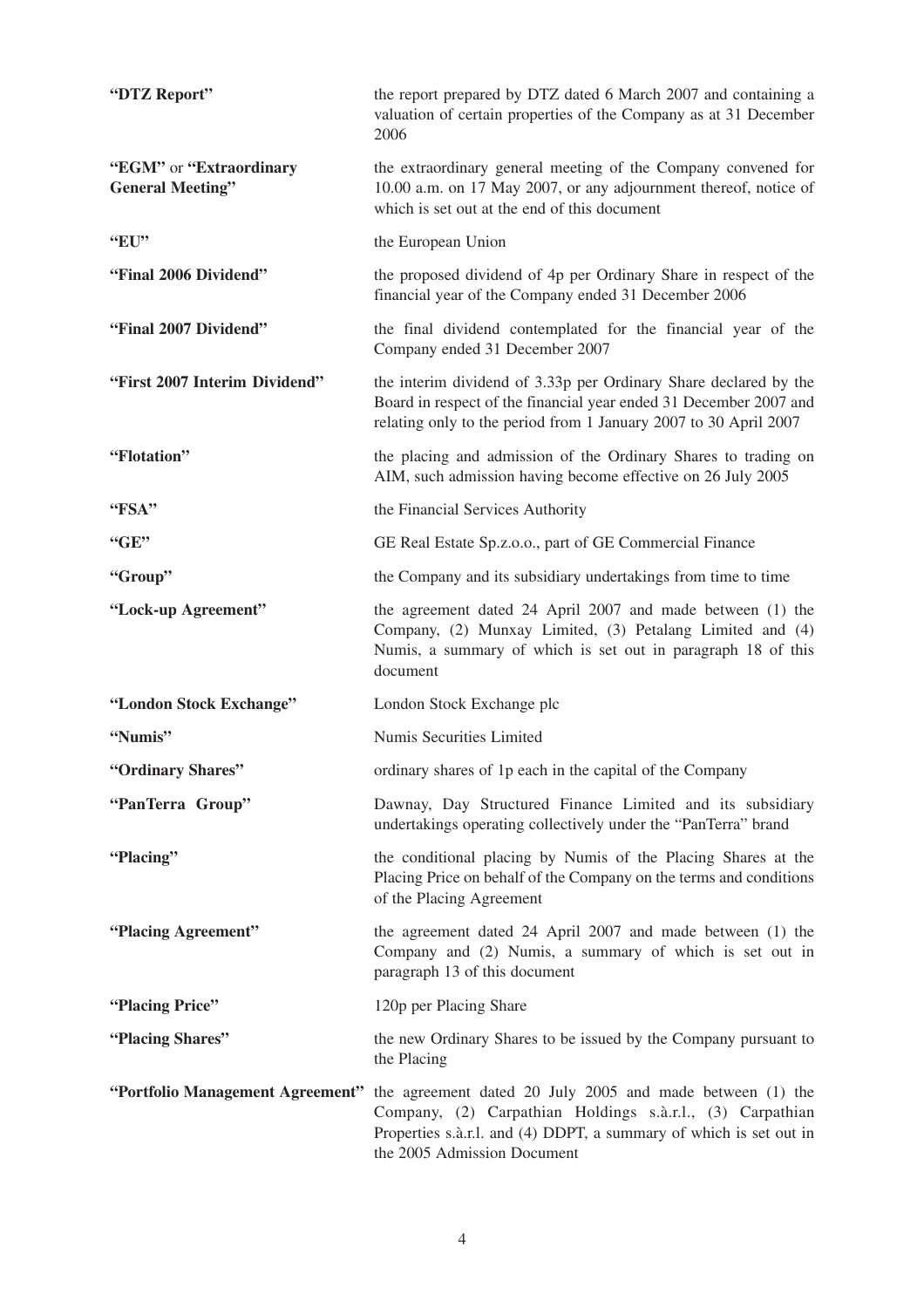| "Proposals"                    | Admission, the Placing, the declaration of the Dividends and the<br>Cancellation of Part of the Share Premium Account                                                                                                     |
|--------------------------------|---------------------------------------------------------------------------------------------------------------------------------------------------------------------------------------------------------------------------|
| "Real"                         | Real Sp.z.o.o., part of the Metro Group                                                                                                                                                                                   |
| "Record Date"                  | the record date for the Dividends, being 4 May 2007                                                                                                                                                                       |
| "Resolutions"                  | each of the resolutions to be proposed at the EGM, as set out in the<br>notice of EGM at the end of this document                                                                                                         |
| "Second 2007 Interim Dividend" | the second interim dividend contemplated for the financial year of<br>the Company ended 31 December 2007                                                                                                                  |
| "Shareholders"                 | holders of Ordinary Shares                                                                                                                                                                                                |
| "UK Listing Authority"         | the FSA, acting in its capacity as the competent authority for the<br>purposes of Part VI of the Financial Services and Markets Act 2000                                                                                  |
| "uncertificated form"          | shares recorded in the Company's register of Shareholders as being<br>held in uncertificated form, title to which may be transferred by<br>means of an instruction issued in accordance with the rules of<br><b>CREST</b> |
| "United Kingdom" or "UK"       | the United Kingdom of Great Britain and Northern Ireland                                                                                                                                                                  |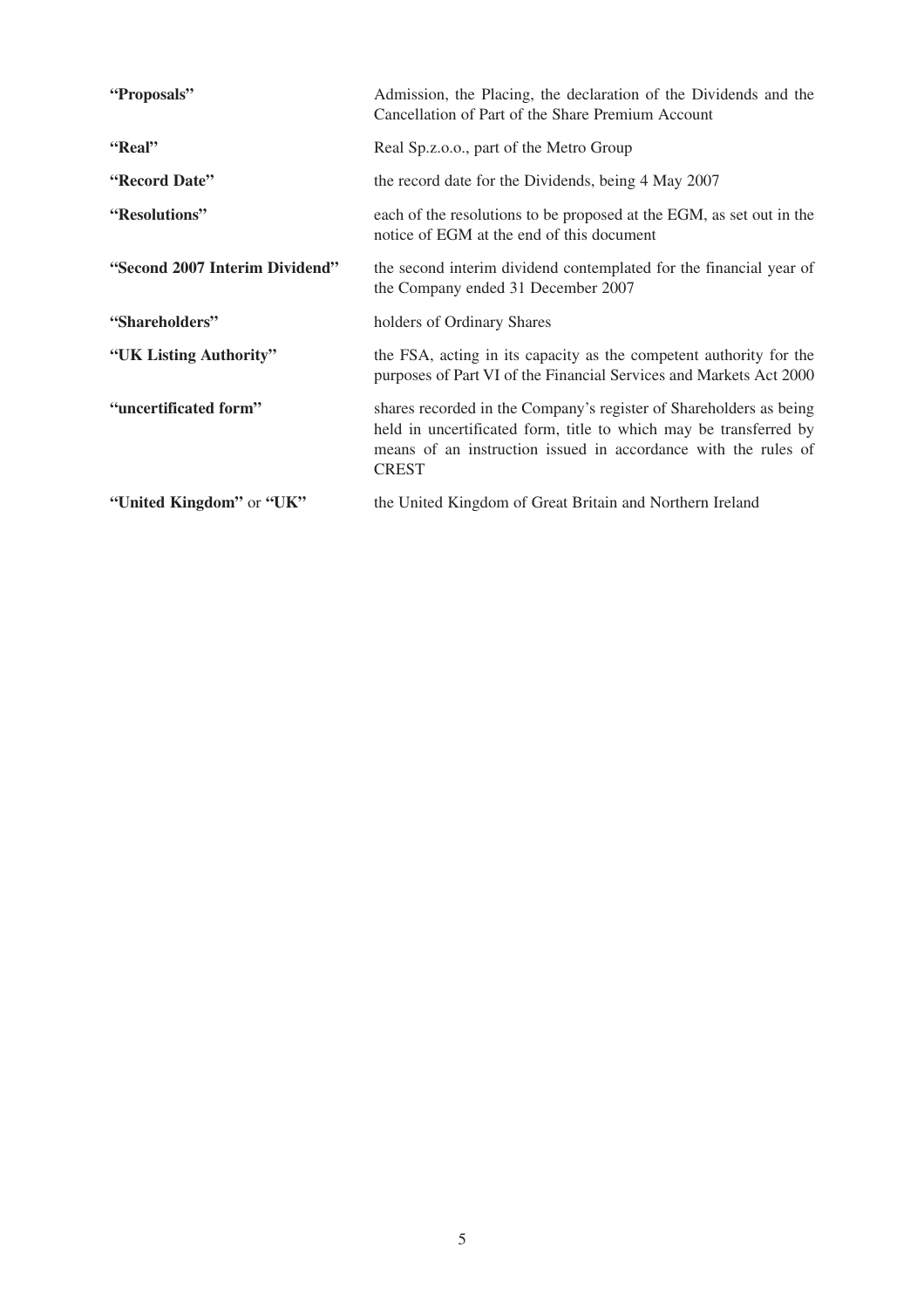## **LETTER FROM THE CHAIRMAN**

# **DAWNAY, DAY CARPATHIAN PLC**

*(Incorporated in the Isle of Man with registered number 113626C)*

Patrick Rupert Cottrell *(Non-executive Chairman)* IOMA House Peter Richard Klimt *(Non-executive Director)* Hope Street William Allen Hamilton-Turner *(Non-executive Director)* Douglas Philip Peter Scales *(Non-executive Director)* Isle of Man IM1 1AP

*Directors: Registered office:*

24 April 2007

*To the holders of Ordinary Shares*

Dear Shareholder,

## **Proposed Placing of 83.3 million new Ordinary Shares at 120 pence per share, declaration of Dividends, partial share premium account cancellation and notice of Extraordinary General Meeting**

## **1. INTRODUCTION**

Your Board recently announced (i) an agreement to acquire a majority shareholding in a shopping centre project in Riga as a result of which the Company had reached its full investment target of over 90 per cent. of the placing proceeds received at the time of the Flotation being invested or committed; and (ii) the Placing of 83.3 million new Ordinary Shares at a price of 120p per share with a view to raising £100 million (before expenses), together with the intention to pay the Final 2006 Dividend and the First 2007 Interim Dividend. The net proceeds of the Placing will be used to fund the Company's continuing investment programme and new business opportunities including the development and regeneration of properties in Central and Eastern Europe.

The purpose of this letter is to explain the background to and reasons for the Placing, why the Directors consider the Proposals to be in the best interests of the Company and the Shareholders as a whole and why the Directors unanimously recommend that you vote in favour of the Resolutions to be proposed at the Extraordinary General Meeting. This letter also provides an update on the Company's trading activity and the current focus of the Company's activities.

Conditional upon Admission the Company has entered into the Development Management Agreement, further details of which are provided at paragraph 12 below.

The Placing is conditional, *inter alia*, upon the Company obtaining certain approvals from its Shareholders to increase the authorised share capital of the Company and to grant the Directors the necessary authorities in relation to the issue and allotment of the Placing Shares. Shareholders' approval will be sought at the Extraordinary General Meeting, notice of which can be found at the end of this document.

#### **2. BACKGROUND INFORMATION ON DAWNAY, DAY CARPATHIAN**

Incorporated on 2 June 2005 for the purpose of investing in the retail property markets of Central and Eastern Europe, in July 2005 the Company raised £140 million (before expenses) in conjunction with the Flotation.

Your Company's strategy is to create value through investing in predominantly commercial retail properties such as shopping centres, supermarkets and retail warehouses located in Central and Eastern Europe. This includes countries that have benefited from EU accession on 1 May 2004 and 1 January 2007 respectively.

The success of your Board's investment strategy to date is evidenced by the uplift in the net asset value of the Company announced on 12 March 2007 (further details of which are set out in paragraph 3 below).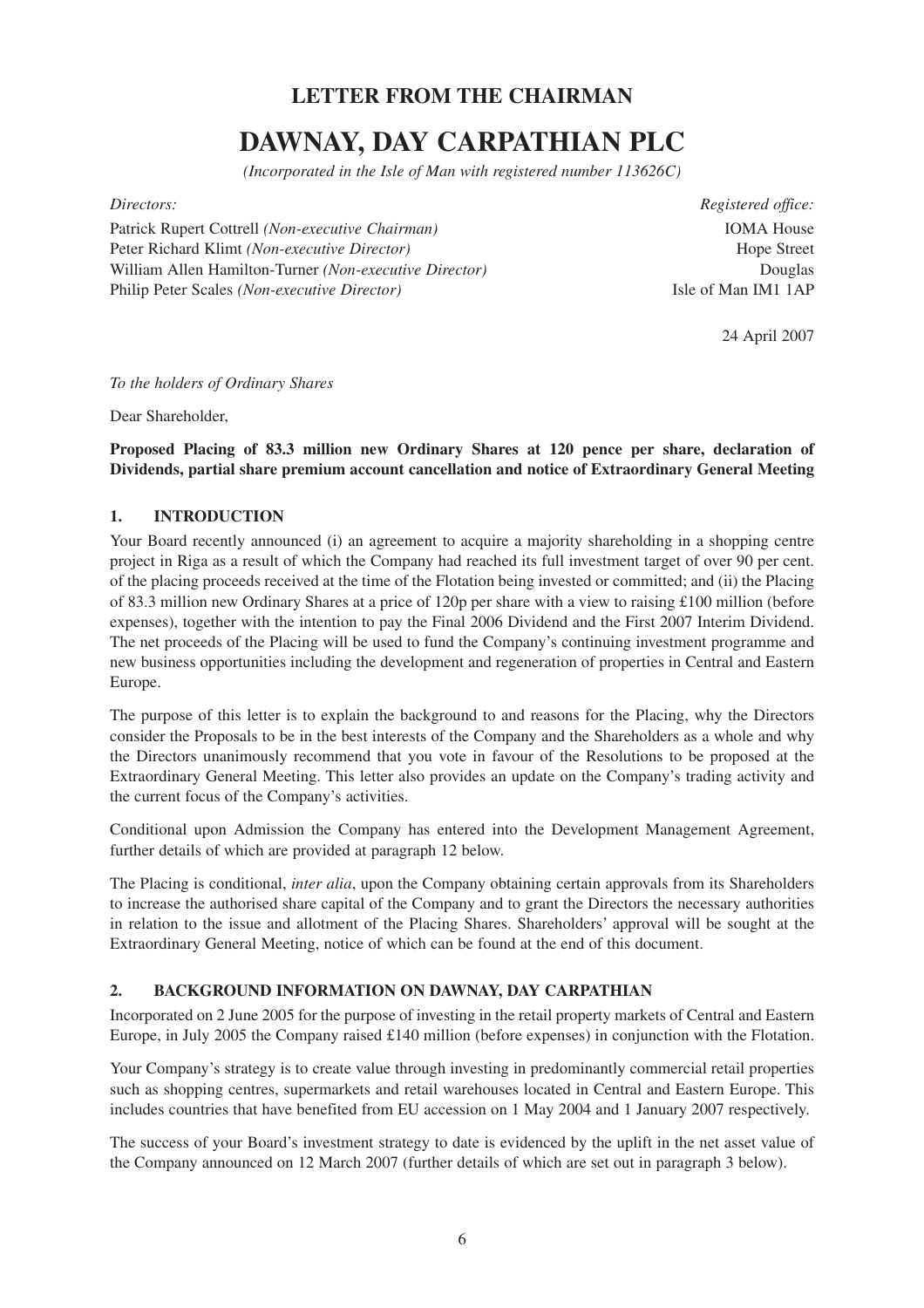## **3. ANNOUNCEMENTS**

On 1 February 2007, the Company provided a year end trading update and affirmation of the dividend target for 2007. In the 2005 Admission Document, the Company stated it would target a dividend of approximately 10p per share following full investment of the fund for the 12 months to 31 December 2007 and the Directors advised in such announcement that it remained the Company's objective to recommend a total dividend pay out in line with this objective.

On 12 March 2007, the Company announced that DTZ, the independent external valuer commissioned by the Company, had completed its revaluation of the Company's property portfolio. As at 31 December 2006 the portfolio was valued at £368.7 million, giving a net uplift of £36.8 million compared to the 31 December 2005 valuation prepared by DTZ (or the purchase price if acquired thereafter). The unaudited net asset value per share, adjusted to exclude goodwill and any deferred tax liabilities arising on the property valuations, rose to 126.7p from 98.2p, an increase of 29 per cent. In the same period, the non adjusted, unaudited net asset value per share rose to 114.2p from 97.4p at 31 December 2005, an increase of 17.2 per cent.

## **4. FINAL 2006 DIVIDEND AND FIRST 2007 INTERIM DIVIDEND**

In line with the Company's objective of maintaining a progressive dividend policy, your Board has declared, subject to Shareholder approval, the Final 2006 Dividend.

It is the Company's objective to pay dividends for the financial year ended 31 December 2007 amounting in aggregate to 10p per share, to be paid as three equal instalments being the First 2007 Interim Dividend, the Second 2007 Interim Dividend and the Final 2007 Dividend. Pursuant to this objective, your Board has declared the First 2007 Interim Dividend.

The Placing Shares do not qualify for the Dividends, but they will qualify for any further dividends, including the Second 2007 Interim Dividend and the Final 2007 Dividend.

## **5. THE DAWNAY, DAY GROUP**

Indirectly owned by Paul Rogers and Massimo Marcovecchio, and the Dawnay, Day Group, DDPT is the Company's property advisor with an established presence in the Central and Eastern European retail property market. DDPT has been responsible for identifying the investment opportunities described in paragraph 11 as well as the existing assets described in paragraph 9 which have been bought by the Group to date.

The Dawnay, Day Group has over 20 years' of property investment experience, has more than EUR4 billion of assets under ownership and/or management and has a diversified commercial property portfolio in Europe (including Germany, the Czech Republic, Hungary, Poland, United Kingdom and the Baltic States) and India. The Dawnay, Day Group's principals and staff have developed a considerable expertise in active property management, financing, investment, transactions and portfolio construction. The Dawnay, Day Group has used this experience to launch successfully four property funds in the last five years, raising in excess of \$1 billion in public and private fundraisings. The four funds are (i) the Puma Property Fund, (ii) Dawnay Shore Hotels PLC, (iii) the Company and (iv) Dawnay, Day Treveria PLC, of which the first three have been or are being advised by members of the PanTerra Group. As an illustration of the success achieved, the Puma Property Fund has realised its assets after three and a half years and it generated a return to investors of over 39 per cent. after allowing for all costs and carried interest.

## **6. THE PROPERTY ADVISOR – DAWNAY, DAY PANTERRA**

DDPT was incorporated as a subsidiary of Dawnay, Day Structured Finance Limited and the businesses of Dawnay, Day Structured Finance Limited and DDPT are currently operated under the "PanTerra" brand. Although initially focussed upon UK property markets, as a result of research DDPT carried out, the business objectives were expanded to include the property markets of mainland Europe, and Central and Eastern Europe in particular. DDPT's principal objective was to identify acquisition targets and manage transactions and portfolios within these territories on behalf of the Dawnay, Day Group and its allied investors.

The financial performance of funds managed by members of the PanTerra Group is measured and reported on by a team of specialists, enabling the review of investment strategies for individual or groups of assets to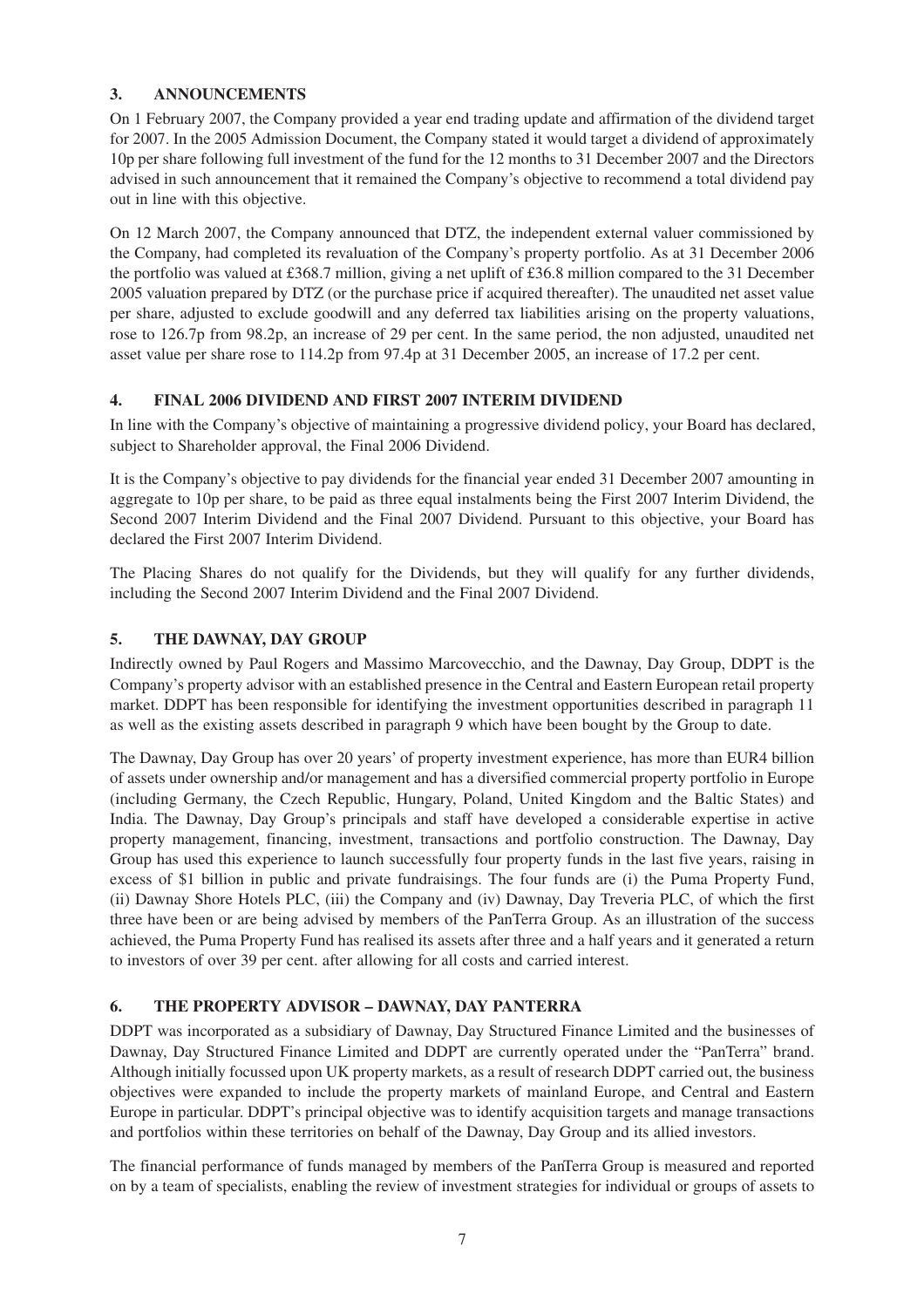be concluded quickly. Senior professionals within members of the PanTerra Group have a direct involvement in all stages of stock selection, negotiations, management strategies, and recommendations to investors and their implementation. These professionals have long established working relationships, enabling a close operational understanding, good communication and decisive approach.

DDPT has gained extensive local and regional knowledge due to its activities in the Central and Eastern European property markets. The number of professional personnel employed by DDPT and focussed upon Central and Eastern Europe has increased from 7 to 24 since Flotation and DDPT now has an established local presence in Warsaw, with significant expertise, including a team of five professional personnel. As a result, DDPT is in a good position to identify further acquisition opportunities, including opportunities relating to development projects of commercial retail property.

## **7. INVESTMENT STRATEGY**

As stated in the 2005 Admission Document, the Company's investment objective is still to provide Shareholders with a regular and significant dividend income derived principally from rental and other income associated with its property investments. Combined with the yield on investments, your Board wishes to offer Shareholders the potential for capital appreciation from the sale, redevelopment and refinancing of its portfolio.

In addition, the Company seeks to participate in development and regeneration projects that offer the potential of an excellent overall return to Shareholders, including the objective of significant rental and other income following project completion. It is intended that such development and regeneration projects will comprise no more than 25 per cent. of the equity share capital at any one time. By adopting a blended portfolio approach, the Company will continue to invest a majority of its resources in established property assets and seek to augment the diversity and overall return achieved by the portfolio with new development projects. These will typically be undertaken on a joint venture basis with local developers. The Company believes that by entering into more joint venture and risk-sharing arrangements with local developers as well as its own direct developments, suitable properties can be added to the portfolio at a discount to their eventual likely investment value. To facilitate this and to ensure appropriate management of development and regeneration projects, the Company has entered into the Development Management Agreement, further details of which are provided at paragraph 12 below.

The Company aims to raise  $\pounds$ 100 million by way of the Placing. These funds, combined with the debt gearing commonly secured against income producing property assets, shall provide the opportunity to add assets to the existing portfolio to the value of approximately £500 million.

The Directors anticipate substantially investing the entire net proceeds of the Placing by 31 December 2008 and, once this has been achieved, it remains the Directors' intention to achieve a return in excess of 25 per cent. per annum after all costs associated with the Company. It is also the intention of your Board to manage actively the property assets acquired by the Group so as to enhance rental and capital growth opportunities. The Company does not have a fixed life and the Directors will regularly assess their strategy and the growth opportunities within the Group's markets. Should your Board be advised that the opportunities for achieving requisite returns are becoming difficult, then as and when assets are sold or otherwise realised, they will give consideration to a return of capital to Shareholders whether as part of the anticipated regular dividend distributions or otherwise. The Directors will also consult with Shareholders regarding proposals for an orderly realisation of the assets of the Company if at any time they consider that such proposals would be in the best interests of Shareholders.

### **8. REASONS FOR THE PLACING**

Your Board announced on 2 April 2007 that with the entering into of the agreement to acquire a stake in the Galleria Patollo shopping centre in Riga, the Company has reached its investment target of investing over 90 per cent. of the funds raised at the time of the Flotation. As noted in the announcement dated 12 March 2007 (referred to above), the Company's investment pipeline remains strong and, as at the date of this document, significantly exceeds the remaining monies held by the Company. The investment pipeline includes a number of development and regeneration opportunities which the Company is seeking to pursue.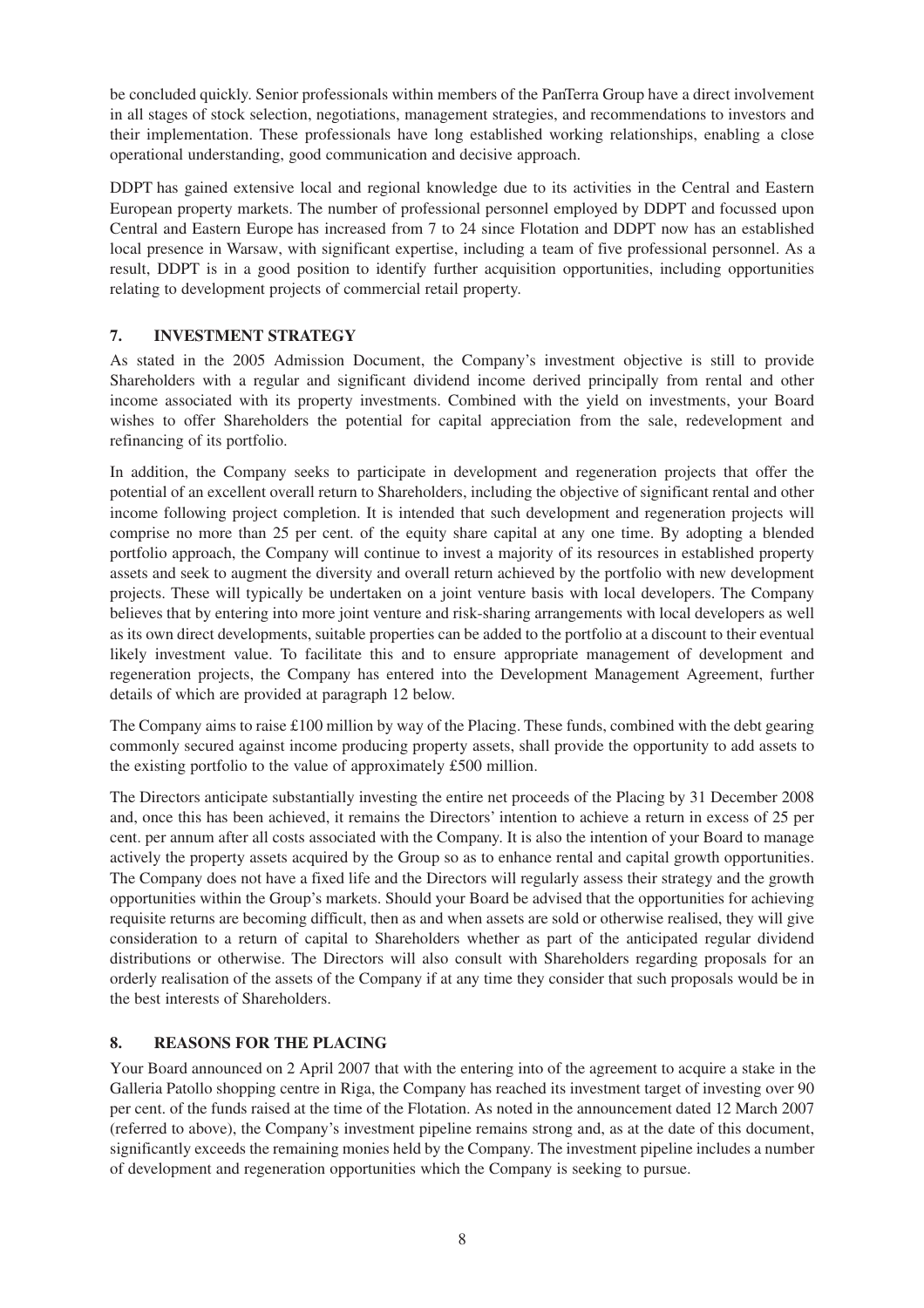In view of the success achieved to date, the Placing is proposed to provide the Company with further funds which will enable your Board to continue the implementation of its investment strategy. Your Directors believe the key benefits of continuing with its investment strategy are:

- further diversity of the Group's portfolio by broadening the spread of assets and tenants;
- the enlargement of the Group so that its fixed costs are spread across a greater number of assets; and
- a widening of the investor base of the Company.

#### **9. EXISTING ASSETS**

Since the Flotation, the Company has completed 13 transactions in assembling a portfolio of 43 properties with an aggregate value (including funds committed but not yet paid) of approximately £390 million. In respect of each completed transaction, any increase in the valuation of the relevant properties set out below in this paragraph 9 has been calculated by comparing the total acquisition costs with the valuation of the properties contained in the DTZ Report. Further details of the completed transactions are set out below.

#### 9.1 **Tulipan, Osowa, Kometa and Centrum Sosnowiec shopping centres, Poland**

On 30 September 2005, the Company announced the purchase of four shopping centres in Poland for a total of EUR64.5 million with an initial yield of approximately 8 per cent., comprising the Tulipan Centre in Lodz, Osowa in Gdansk, Kometa in Torun and Centrum Sosnowiec in Sosnowiec. The mall retail area acquired totals 26,667 sq.m. and the anchor stores owned by GE and operated by Real amount to 57,685 sq.m.

Tulipan comprises 9,631 sq.m. of retail space and 22,000 sq.m. of hypermarket space owned by GE and operated by Real.

Osowa comprises approximately 12,916 sq.m. of retail space together with a hypermarket owned by GE and operated by Real comprising 15,000 sq.m.

Kometa includes a hypermarket comprising 10,960 sq.m. and a further 1,959 sq.m. of retail space.

Centrum Sosnowiec comprises 2,161 sq.m. of retail space and 9,725 sq.m. of hypermarket space.

In the period from the date of acquisition of the centres until 31 December 2006, the value of the properties increased by 19.48 per cent.

#### 9.2 **Antana Warehouse Park, Hungary**

On 26 October 2005, the Company announced the purchase of the Antana Warehouse Park in Hungary for EUR21 million, with an initial yield of approximately 8.36 per cent. The Antana Warehouse Park is located in Budapest and comprises eight light industrial and office units.

In the period from the date of acquisition until 31 December 2006, the valuation of the Antana Warehouse increased by 3.72 per cent.

#### 9.3 **Varyada Shopping Centre, Czech Republic**

On 16 November 2005, the Company announced the purchase of a 90 per cent. interest in the Varyada Shopping Centre in the Czech Republic with an initial yield of approximately 8.11 per cent. At the time of purchase the Varyada Shopping Centre had a property valuation of approximately EUR37.0 million. The centre comprises approximately 18,249 sq.m. The main tenants are the supermarket Interspar, Marks & Spencer and well-known brands such as Tommy Hilfiger, Pierre Cardin, Benetton, New Yorker, NafNaf and Helly Hansen.

In the period from the date of acquisition until 31 December 2006, the valuation of the Varyada Shopping Centre increased by 27.78 per cent.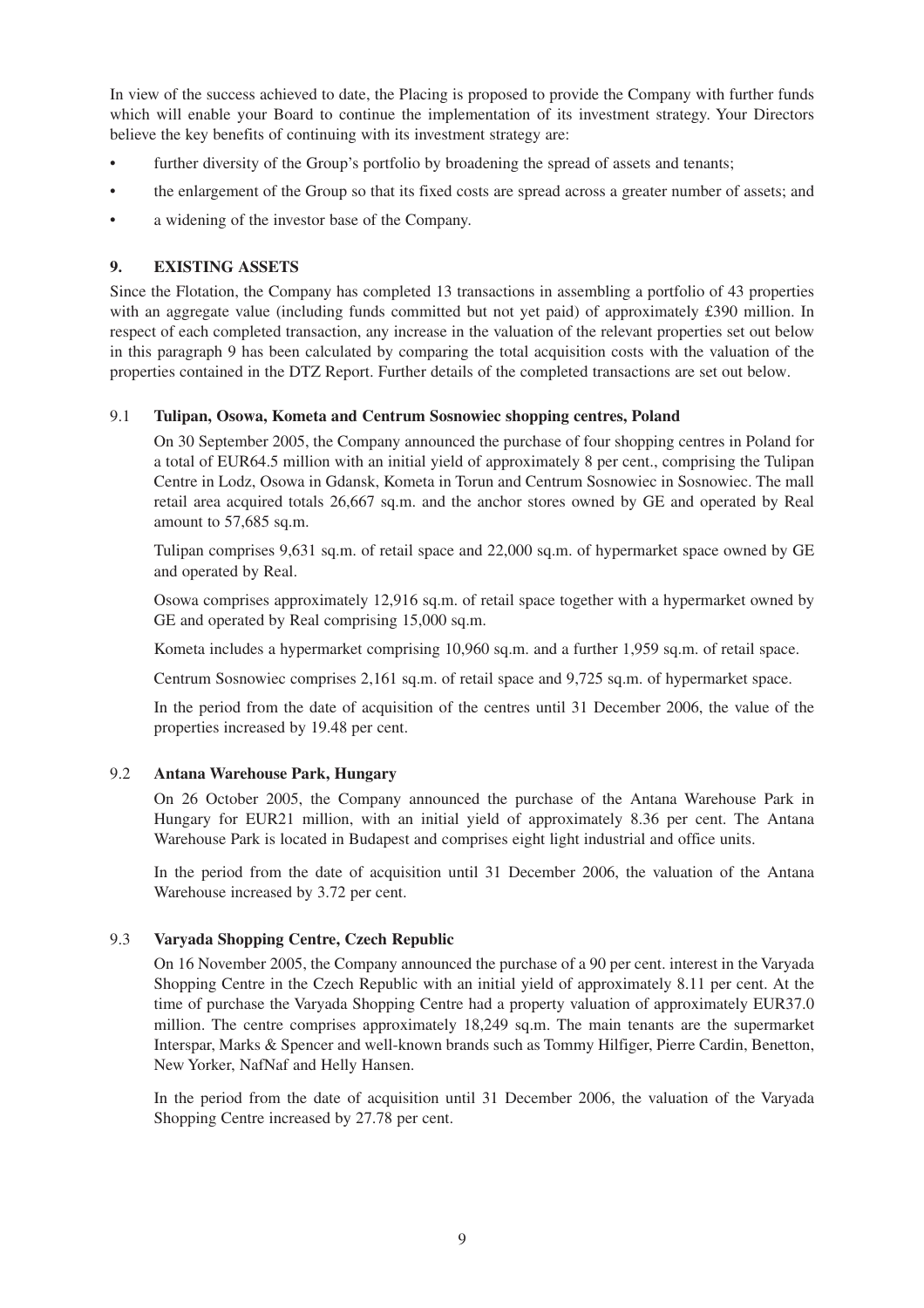#### 9.4 **Promenada Shopping and Business Centre, Poland**

On 2 June 2006, the Company announced it had completed two further transactions. The first was the purchase of the Promenada Shopping and Business Centre ("Promenada") in Warsaw, Poland for an initial payment of approximately EUR127 million and with an initial yield of approximately 7 per cent.

Promenada is a shopping centre and office complex with a lettable floor area of approximately 49,610 sq.m. The existing space includes a three level shopping gallery, cinema, office space and a multi storey car park. It has attracted a number of high profile retail tenants including H&M, Zara, Empik, Wallis, Timberland, Sephora, Reserve and Alma foodstore.

In the period from the date of acquisition until 31 December 2006, the valuation of Promenada increased by 11.94 per cent.

#### 9.5 **Plaza Portfolio of four shopping centres, Hungary**

The second transaction announced on 2 June 2006 was the purchase of the Plaza Portfolio of four shopping centres ("Plaza Portfolio") in Hungary for an initial payment of approximately EUR61 million and with an initial yield of approximately 9 per cent.

The Plaza Portfolio comprises four shopping centres, located in the provincial Hungarian towns of Veszprem, Pecs, Sopron and Szombathely, which are in the south and western parts of the country. The Plaza Portfolio totals approximately 46,795 sq.m. of net leasable area, consisting of approximately 300 shops and tenants as well as extensive car parking.

In the period from the date of acquisition until 31 December 2006, the valuation of the Plaza Portfolio increased by 15.51 per cent. This valuation calculation includes the benefit of the further acquisitions of land adjacent to parts of the Plaza Portfolio described at paragraph 9.8 below.

#### 9.6 **Slupsk Property, Poland**

On 12 June 2006, the Company acquired a property in Slupsk, Northern Poland, for a purchase price of EUR1.046 million with an initial yield of 8 per cent.

The property comprises a Biedronka supermarket and two retail units with approximately 33 parking spaces on a site of 1,220 sq.m. and is fully let to Jeronimo Martins Dystrybucja Sp.z.o.o. and two local businesses respectively.

In the period from the date of acquisition until 31 December 2006, the valuation of the Slupsk property increased by 16.66 per cent.

#### 9.7 **Babilonas Shopping Centre, Panevezys, Lithuania**

On 14 July 2006, the Company announced the acquisition of the Babilonas Shopping Centre in Panevezys, Lithuania ("Babilonas") for approximately EUR32.5 million with an initial yield of approximately 7.3 per cent.

Babilonas comprises approximately 21,000 sq.m. of lettable space and 1,200 car parking spaces.

In the period from the date of acquisition until 31 December 2006, the valuation of Babilonas increased by 2.32 per cent.

#### 9.8 **Pecs Land, Hungary**

On 1 June 2006 and 3 August 2006, the Company acquired three parcels of land totalling approximately 90,000 sq.m., adjoining Pecs Plaza, a property previously acquired by the Company as part of the Plaza Portfolio for EUR3.8 million.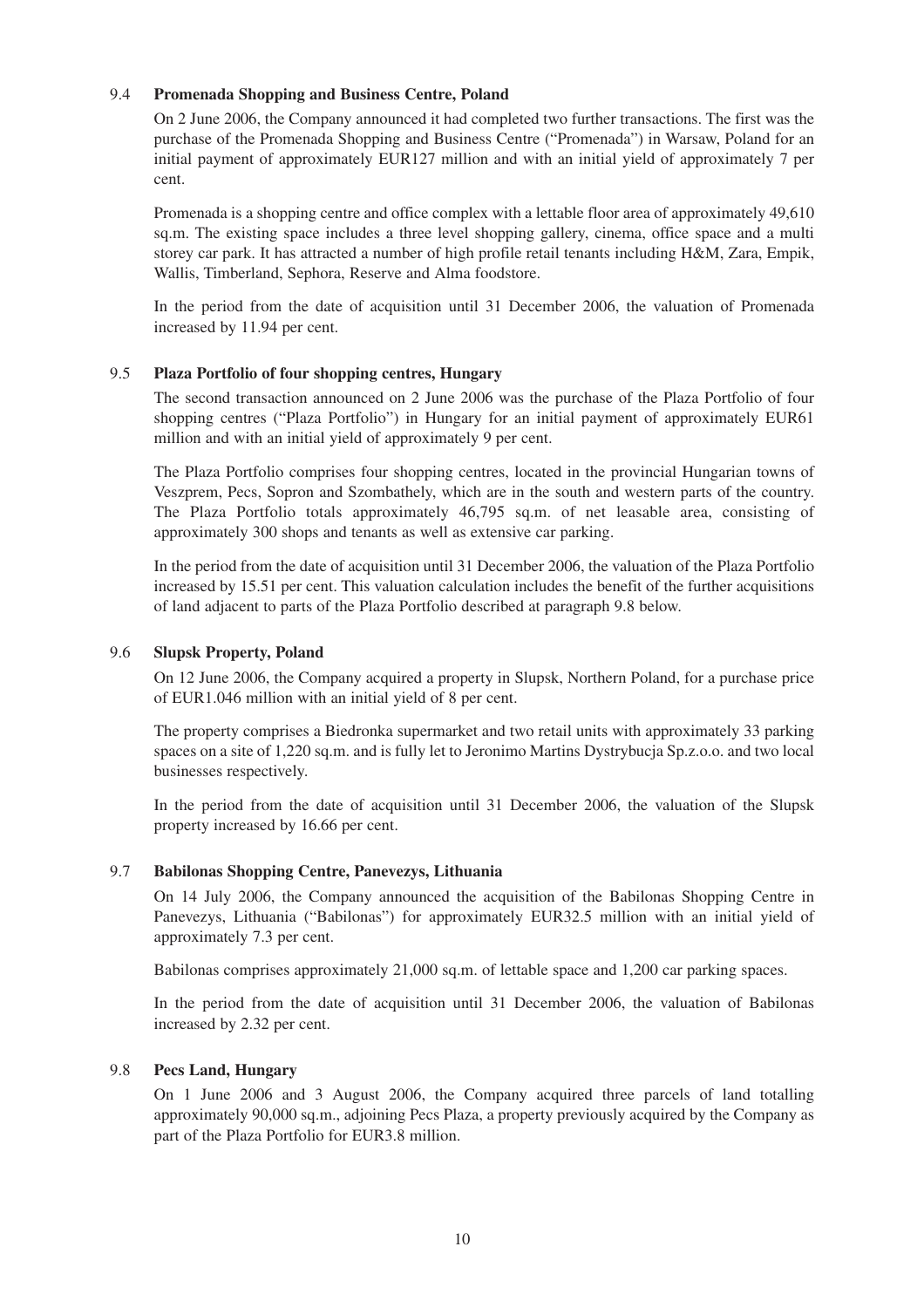The land is not income producing, having been acquired in order to develop retail warehouse units to meet existing tenant demand and improve the attractiveness of the adjoining shopping centre.

#### 9.9 **MacroMall Shopping Centre, Romania**

On 30 August 2006, the Company announced the acquisition of the MacroMall Shopping Centre ("MacroMall") in Brasov, Romania for EUR19 million with an initial yield of approximately 9 per cent. The acquisition also included an adjoining development site.

MacroMall has a gross lettable area of 8,072 sq.m. with 268 parking spaces.

In the period from the date of acquisition until 31 December 2006, the valuation of MacroMall increased by 2.63 per cent.

#### 9.10 **Ericsson Property, Hungary**

On 3 October 2006, the Company announced the acquisition of a property in Budapest, for approximately EUR17 million with an initial yield of approximately 9.75 per cent. The premises are fully let to Ericsson Hungary until March 2011 and comprise 8 buildings totalling 8,250 sq.m. of office space as part of a site comprising 31,335 sq.m. in total.

In the period from the date of acquisition until 31 December 2006, the valuation of the Ericsson property increased by 2.94 per cent.

#### 9.11 **Interfruct Portfolio, Hungary**

On 7 November 2006, the Company announced the acquisition of a portfolio of 23 Interfruct properties for a purchase price of EUR82.5 million with an initial yield of approximately 7.80 per cent.

The portfolio comprises 23 units, the majority of which are cash and carry stores located in Budapest and major regional cities throughout Hungary, and have a total gross lettable area of approximately 105,000 sq.m. The properties are situated on land plots totalling approximately 345,000 sq.m., several of which offer development potential in the longer term.

In the period from the date of acquisition until 31 December 2006, the valuation of the Interfruct portfolio increased by 1.47 per cent.

#### 9.12 **Blaumana 12, Latvia**

In October 2006, the Company acquired a vacant 6 storey predominantly residential building that is located on Blaumana Street in Riga for EUR12.53 million.

The building dates from the early 1900s and the total site area is 1,669 sq.m. and the gross internal floor area of the building is 6,008 sq.m.

Acquisition of this site was a key element of the site assembly for the development of the full Riga shopping centre described at paragraph 9.13.

#### 9.13 **Riga shopping centre, Latvia**

On 2 April 2007, the Company announced the project funding and acquisition on completion of the development of a 55 per cent. stake in the Galleria Patollo shopping centre in Riga for a purchase price of up to EUR42 million with an agreed yield on purchase of 8 per cent. based on achieved net operating income.

Construction of the shopping centre is expected to commence in June 2007 and to be completed by the third quarter of 2009. Currently the vendor has completed site assembly for the main part of the scheme and there is an opportunity to expand the scheme by incorporating two additional buildings.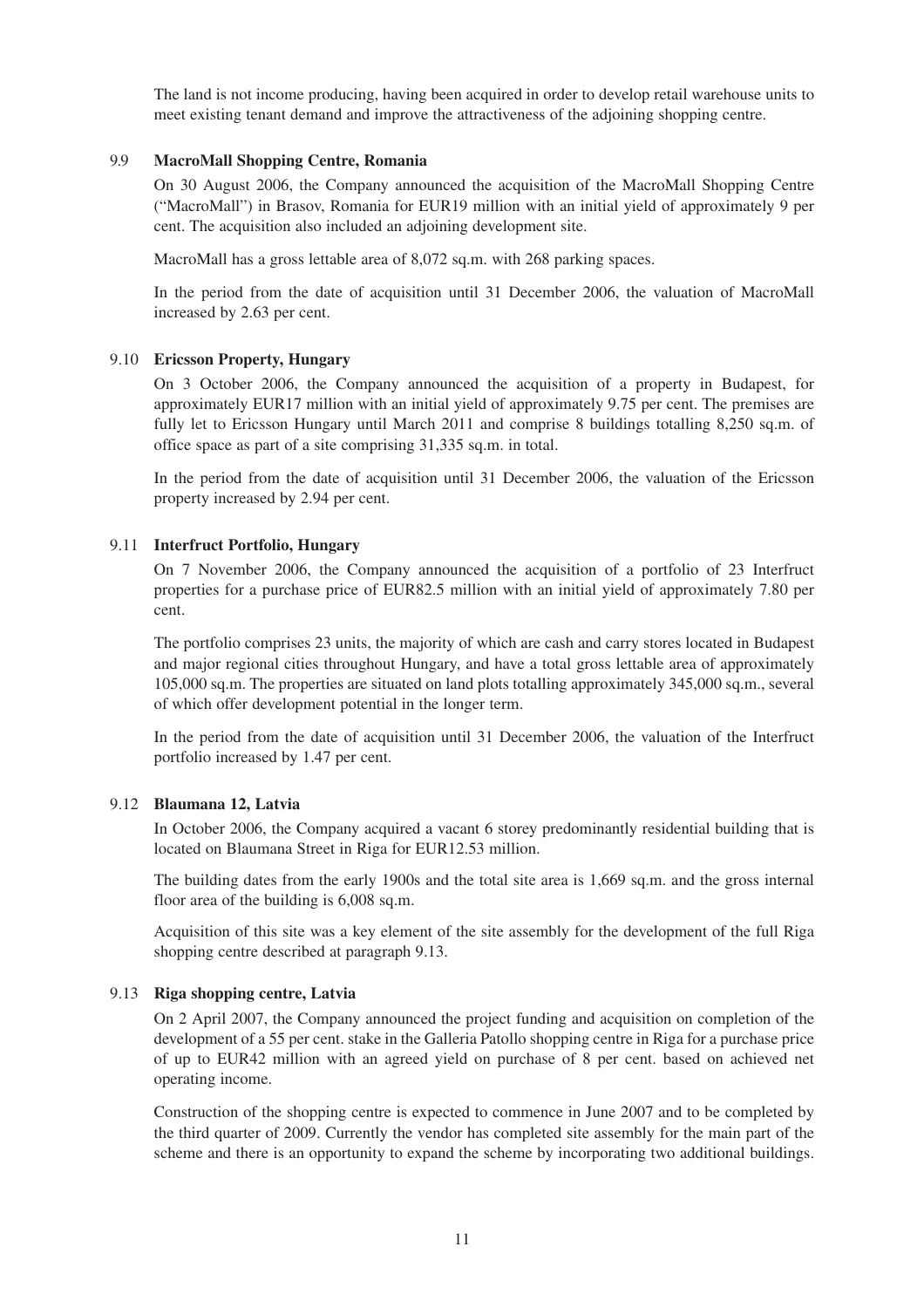The enlarged scheme will comprise 220 shops and restaurants, 41,000 sq.m. of retail space and 175 underground parking spaces.

## **10. CURRENT TRADING AND PROSPECTS**

Since publishing its interim results for the six months ended 30 June 2006 on 28 September 2006, the Company has agreed four further acquisitions, comprising the Ericsson Property for approximately EUR17 million, the Interfruct Portfolio for approximately EUR82.5 million, Blaumana 12 for EUR12.53 million and the acquisition of a stake in the Galleria Patollo shopping centre in Riga for EUR42 million (further details on all of which are set out in paragraph 9). Following the latter transaction, the Company reached its investment target set at the time of the Flotation.

The Company also provided a year end trading update on the Company's activities for the financial year ended 31 December 2006 on 1 February 2007, with the existing portfolio of investments performing to expectations and the current investment pipeline of future transactions remaining strong. Further, as set out in paragraph 3, the Company announced on 12 March that the Company's property portfolio as at 31 December 2006 had been independently valued by DTZ at £368.7 million and the unaudited net asset value per share had increased by 29 per cent.

Trading since 30 June 2006 has been in line with the expectations of the Company. Your Board is encouraged by the progress made by the Company since Flotation and believes that the Group has benefited, and will continue to benefit, from the expansion of the EU and the continued development of the institutional property market across the region. This, in turn, should lead to significantly greater demand for commercial property assets. Your Board is further encouraged by the strong investment pipeline and the development and regeneration opportunities which have been identified by the Company and which it is intending to pursue with the proceeds of the Placing.

## **11. THE INVESTMENT PIPELINE**

Using the balance of the proceeds of the Placing, the Company expects to make additional acquisitions with a view to substantially investing the net proceeds of the Placing by 31 December 2008. DDPT has identified a pipeline of potential transactions consisting of several portfolios with an estimated aggregate purchase price in excess of EUR1.5 billion. DDPT is negotiating the acquisition of such portfolios on behalf of the Company and, whilst these opportunities are at various stages of progression, there can be no guarantee that completion of the acquisition of any or all of such portfolios will occur.

In summary, this investment pipeline includes the following:

#### 11.1 **Retail – Existing Built Assets**

Ten projects in several countries including Hungary, Slovenia, Lithuania, Estonia, Romania and the Czech Republic involving properties such as supermarkets and shopping centres. The properties range in price from EUR7.5 million to over EUR190 million.

#### 11.2 **Project Funding Commitments**

Six projects in Lithuania, Poland, Hungary, Bosnia and Bulgaria. The properties include supermarket developments, shopping centres, retail parks and mall developments, in respect of which there are forward funding commitments to purchase the relevant assets. The properties range in price from EUR44 million to EUR250 million.

#### 11.3 **Development and Regeneration Projects**

Two projects in Croatia and Romania, involving retail development properties and shopping centres. The aggregate price for these projects is approximately EUR340 million.

Four of the development and regeneration projects are intended to be offered by DDPT to the Company. If the Company chooses to acquire these properties, an independent valuation will be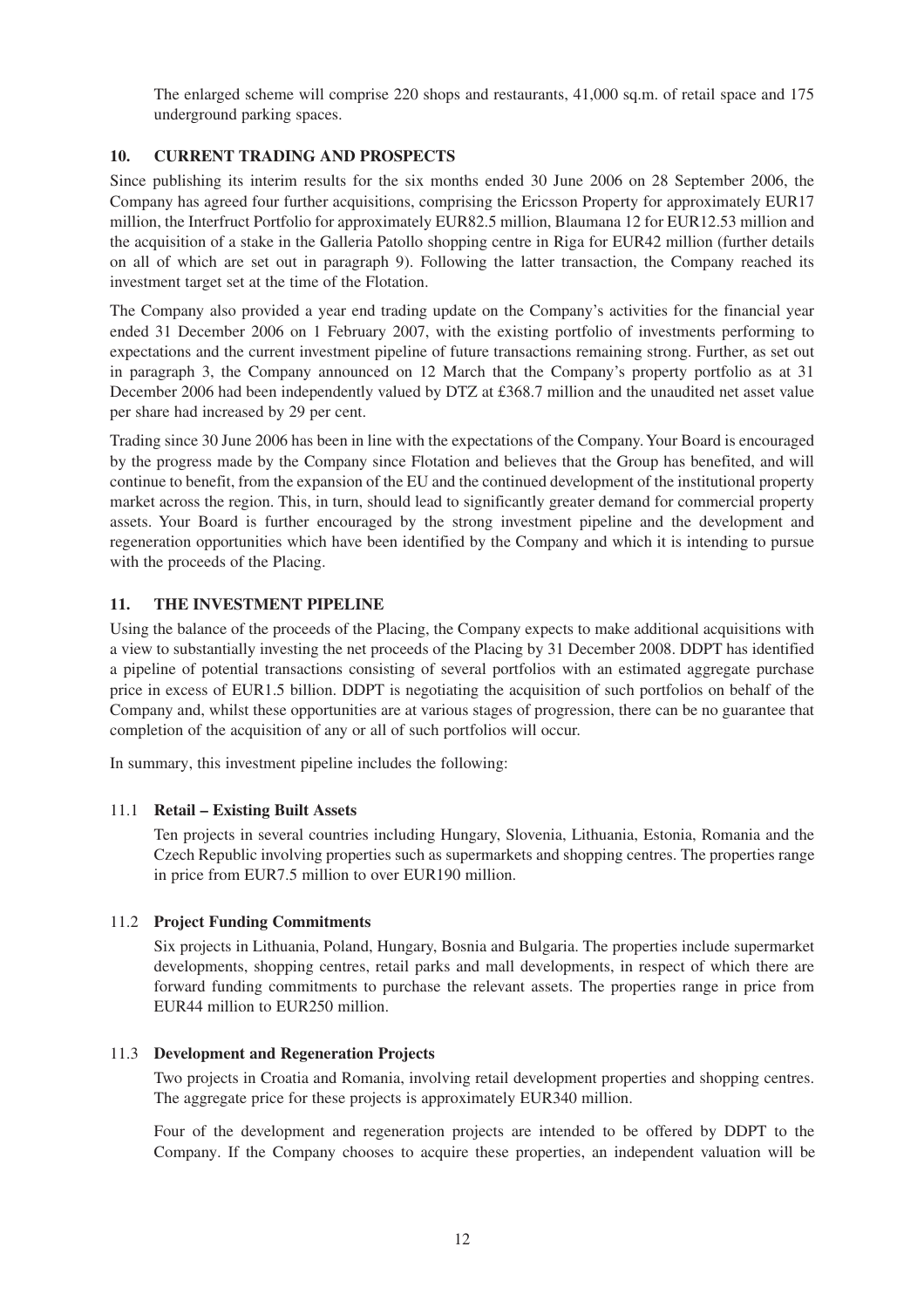carried out on behalf of the Company which will then offer to acquire such properties based on that independent valuation.

If the offer is accepted the acquisition will be on the basis that an amount equal to DDPT's net gain (after taxes, costs and expenses) will be used by the Dawnay, Day Group to subscribe in cash for new Ordinary Shares at the average of the closing market price for the five dealing days prior to the day of subscription.

### **12. DEVELOPMENT MANAGEMENT AGREEMENT**

The Development Management Agreement specifies the detailed appraisal, evaluation, presentation, reporting, market and financial analysis, inspection and due diligence advisory services to be provided by DDPT to the Group in respect of development projects.

In consideration of DDPT performing the services, the Group shall pay to DDPT (or to any of its associates to whom DDPT sub-contracts its rights or duties in accordance with the terms of this agreement) a management fee calculated by reference to the construction costs incurred by or on behalf of the Group. As regards each development project, the management fee shall be calculated as 5 per cent. of the initial EUR30 million construction costs; 4 per cent. of the next EUR10 million construction costs; 2.5 per cent. of the next EUR10 million construction costs; and 2 per cent. of any construction costs thereafter.

To the extent that management fees are payable to DDPT under the Development Management Agreement in relation to a particular property then no fees shall be payable by any member of the Group in connection with that property pursuant to the Portfolio Management Agreement. With effect from the date on which DDPT provides to the Company a certificate of practical completion (or the local equivalent) from an independent surveyor or project manager confirming completion of the development of the relevant property, then no further fees shall be payable under the Development Management Agreement in respect of that property (save for fees in respect of which an invoice has been submitted to the Company or relevant member of the Group).

The arrangements are exclusive: DDPT may not provide development services to a third party that are both (a) substantially the same as the development services it provides to the Group and (b) relate to the development of investments in commercial retail property in Central and Eastern Europe (provided that such exclusivity shall terminate in the event of any change to the terms of the management fee which is detrimental to DDPT), and the Group may not appoint a third party to provide similar services.

The Development Management Agreement is conditional upon Admission occurring on or before 31 May 2007 and shall continue indefinitely thereafter unless otherwise terminated in accordance with its terms provided that it shall terminate automatically upon the date of termination of the Portfolio Management Agreement. The Portfolio Management Agreement is for an initial fixed term of eight years from Flotation, with 12 months rolling notice after the initial term. DDPT may terminate on six months' notice if the Group is taken over or effects a trade sale of its portfolio. The Company may also terminate the Development Management Agreement if the Group fails to achieve a hurdle rate of return (after all costs associated with the Group) of 8 per cent. per annum calculated on a cumulative basis in respect of any three consecutive accounting periods. Each of the Company and DDPT is entitled to terminate the Development Management Agreement if the other party becomes insolvent or commits a material breach of the agreement.

## **13. INFORMATION ON THE PLACING**

The Company is raising capital by way of an issue of Ordinary Shares pursuant to the Placing on the terms and subject to the conditions of the Placing Agreement. The Company has entered into the Placing Agreement with Numis pursuant to which Numis has agreed to use reasonable endeavours to procure placees for the Placing Shares, such placees to comprise institutional and other investors, including some existing Shareholders.

The Placing is conditional, *inter alia*, on:

the passing of the Resolutions (detailed below);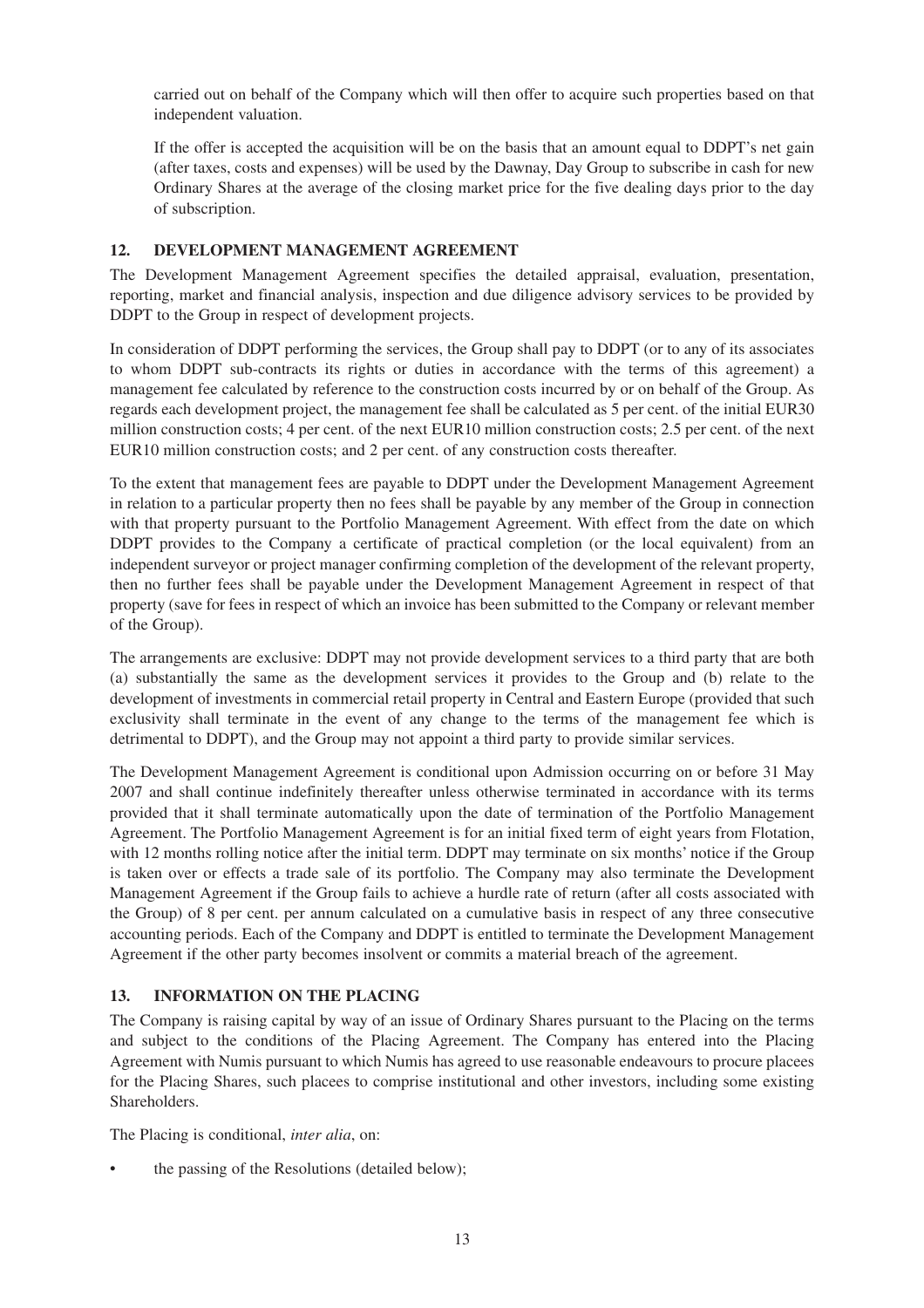- the Placing Agreement becoming unconditional and not having been terminated in accordance with its terms prior to Admission; and
- Admission becoming effective by no later than 8.00 a.m. on 18 May 2007 (or such later time and/or date, being no later than 8.00 a.m. on 31 May 2007, as the Company and Numis may agree).

The Placing Agreement contains usual warranties given by the Company to Numis as to matters relating to the Group and its business and a typical indemnity given by the Company to Numis in respect of liabilities arising out of or in connection with the Proposals. Numis is entitled to terminate the Placing Agreement in certain circumstances prior to Admission including circumstances where the warranties are found not to be true or accurate in any material respect.

Save as regards the Dividends, the Placing Shares will, on Admission, rank *pari passu* in all respects with the existing Ordinary Shares. The Placing is being made to some existing Shareholders and to new institutional and other investors on a non pre-emptive basis. The Placing is not being offered publicly and Shareholders will not have a general right or entitlement to participate in the Placing.

Application will be made to the London Stock Exchange for the Placing Shares to be admitted to trading on AIM. On the assumption that, *inter alia*, the Resolutions are passed, the Placing Shares are expected to be issued and admitted to trading on AIM on 18 May 2007.

This document and the issue of the Ordinary Shares have not been approved by the Isle of Man Financial Supervision Commission or any other governmental or regulatory authority in or of the Isle of Man. Pursuant to the Companies Act 1931 (Isle of Man), an offer of Ordinary Shares described in this document may not be made to the public (whether in the Isle of Man or elsewhere) except in terms of a prospectus complying with the applicable requirements of that Act and filed with the Companies Registration Division of the Isle of Man Financial Supervision Commission (the "Isle of Man Prospectus Requirements").

However, pursuant to the Companies (Private Placements) (Prospectus Exemptions) Regulations 2000 (Isle of Man), the Isle of Man Prospectus Requirements do not apply to a private placement, being the issue of a prospectus by or on behalf of a company, or by or on behalf of any person who is or has been engaged or interested in the formation of a company to:

- persons whose ordinary activities involve them in acquiring, holding, managing or disposing of shares or debentures (as principal or agent) for the purposes of their businesses; or
- persons who it is reasonable to expect will acquire, hold manage or dispose of shares or debentures (as principal or agent) for the purposes of their businesses; or
- a restricted circle of persons whom the issuer of the prospectus reasonably believes to be sufficiently knowledgeable to understand the risks involved in accepting the offer in the prospectus; or
- a restricted circle of persons numbering no more than fifty whom it is reasonable to believe will acquire any shares or debentures which are the subject of the offer in the prospectus for investment purposes and not with a view to their imminent resale,

(a "Private Placement").

This document does not comply with the Isle of Man Prospectus Requirements in reliance on the offer of Ordinary Shares described herein constituting a Private Placement. Accordingly, this document may only be issued by or on behalf of the Company, or on behalf of any person who is or has been engaged or interested in the formation of the Company, where such issue constitutes a Private Placement.

#### **14. USE OF PLACING PROCEEDS**

Subject to the satisfaction of the conditions referred to above, the Company proposes to raise approximately £100 million, or £96.6 million net of expenses, which will be used to fund the Company's acquisition and development of the investment pipeline described in paragraph 11 above.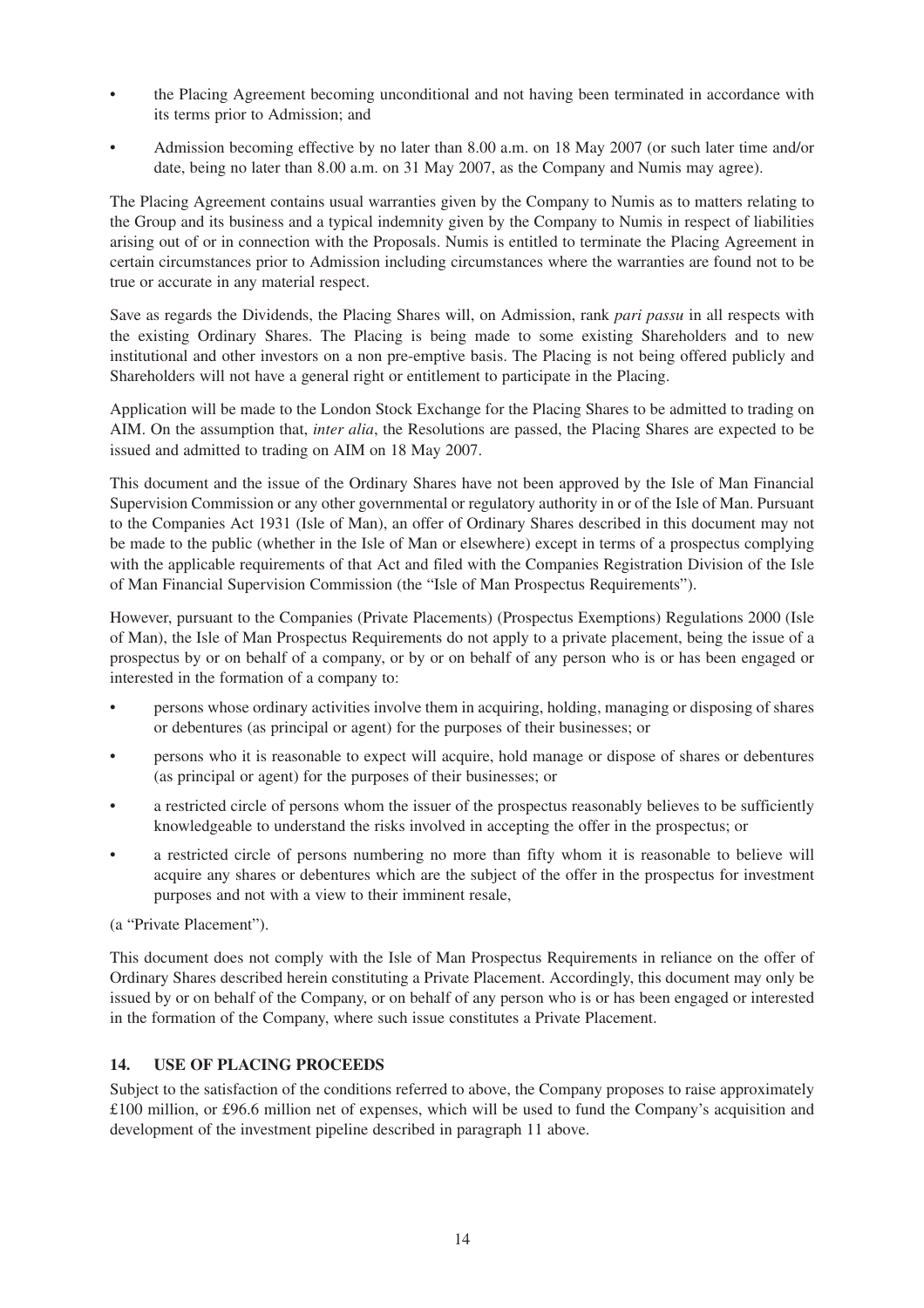## **15. DIVIDEND POLICY**

In the 2005 Admission Document, the Directors stated it would be their intention that the Company would operate a regular distribution policy subsequent to Flotation and they would target an initial yield of between 6 and 7 per cent. for 2006, rising to an anticipated dividend per share of approximately 10p following full investment of the net proceeds of the Flotation.

For the year ended 31 December 2005, a special dividend of 3p per share was declared on 15 December 2005 which was paid on 6 January 2006. Further, for the half year period to 30 June 2006, an interim dividend of 2p per share was declared on 28 September 2006 which was paid on 3 November 2006.

As set out in paragraph 4, your Board has declared the Final 2006 Dividend, subject to Shareholder approval.

Your Directors are pleased to advise that, barring unforeseen circumstances, it remains the Company's objective to recommend dividends amounting in aggregate to 10p per share (2006: 6p per share) for the year ended 31 December 2007 (proposed to be paid as three equal instalments) and a dividend of 10p per share for the year ended 31 December 2008. Towards this end, your Board has declared the First 2007 Interim Dividend to which the Placing Shares have no entitlement. The First 2007 Interim Dividend is not subject to Shareholder approval.

It is intended that promptly after Admission, an application will be made to the Court to cancel a proportion not exceeding 20 per cent., as the Court may approve, of the share premium account of the Company (including the share premium arising on the issue of the Placing Shares). The increased distributable reserves arising from the Cancellation of Part of the Share Premium Account will be available for distribution to Shareholders, should the Directors consider this appropriate and enables the Directors to pay dividends prior to the profits generated by the Group's investment portfolio being transferred to the Company level.

## **16. THE INVESTMENT PROCESS**

DDPT acts as property advisor to the Group, with responsibility, *inter alia*, for originating, appraising and presenting, property investment proposals to your Board in accordance with the investment strategy set out by your Board from time to time.

The decision as to whether or not to make an investment is made solely at the discretion of the Group. DDPT does not have any influence over those decisions save that, where considered appropriate by the Company, DDPT may be given limited discretion when implementing such investment decisions on the Group's behalf.

## **17. BORROWING**

The Directors intend to maintain or secure borrowing facilities on a project-by-project basis. The percentage such borrowing facilities represent to assets shall vary depending upon the future rental and other income expected to be generated by the relevant property. In addition, the Directors may in due course secure general Group facilities should it prove beneficial to do so.

#### **18. CONFLICTS OF INTEREST**

#### 18.1. **Conflicts of Interest**

Members of the Dawnay, Day Group have a number of other business interests involving property investment. To avoid conflict, should DDPT or its shareholders or the other members of the Dawnay, Day Group contemplate an investment in commercial retail property in Central and Eastern Europe and which falls within the Company's investment strategy, DDPT has undertaken that, with certain exceptions, first refusal on that opportunity will be given to the Company for so long as DDPT is property advisor under the terms of the Portfolio Management Agreement.

18.2. Peter Klimt, a director of the Company, is also the chief executive of the Dawnay, Day Group. Munxay Limited and Petalang Limited, each members of the Dawnay, Day Group in which Peter Klimt (and persons connected with him) have an indirect interest, will following Admission hold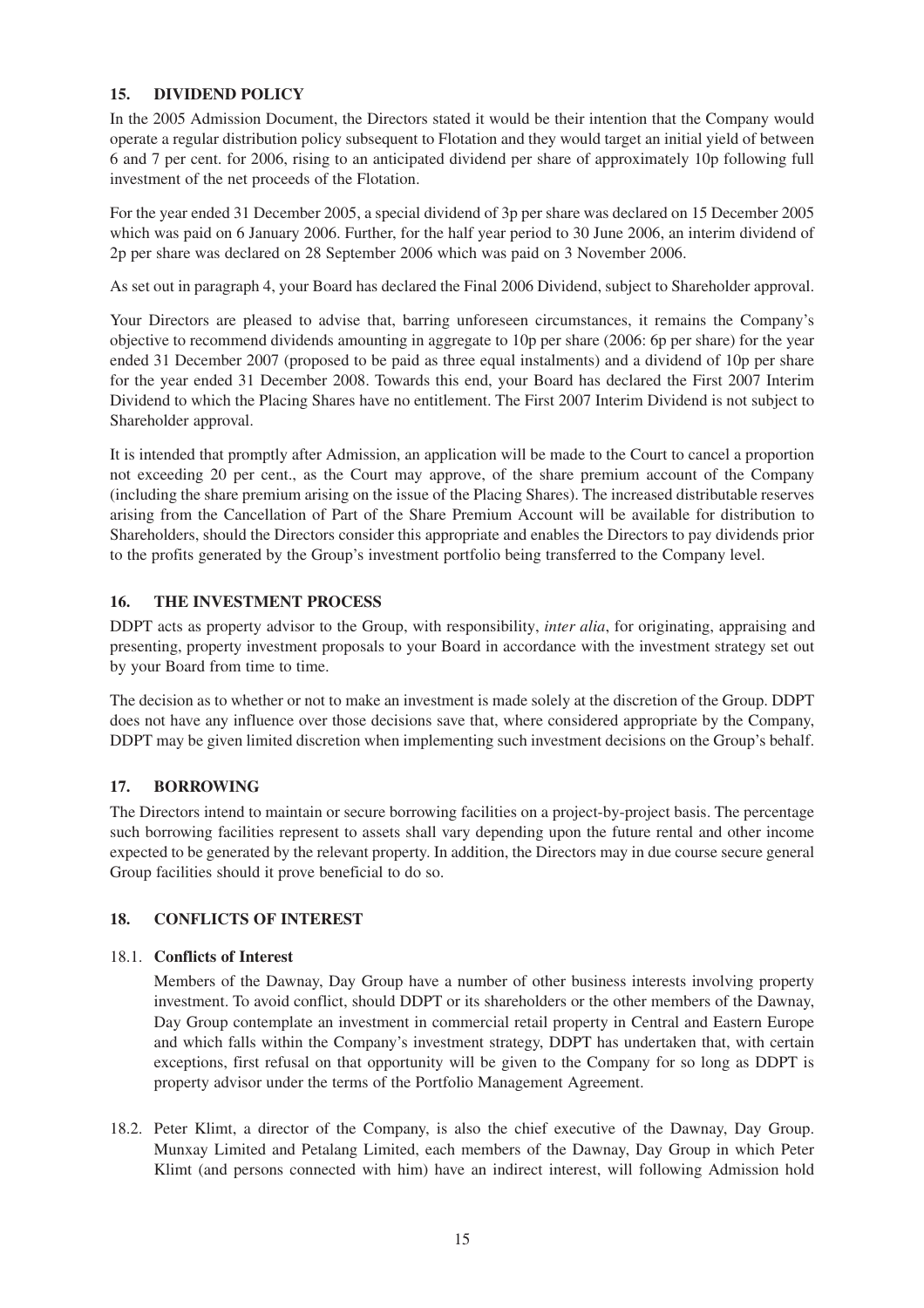shares representing approximately 2.8 per cent. of the voting rights in the Company and, pursuant to the Lock-up Agreement, each of Munxay Limited and Petalang Limited have undertaken, save in limited circumstances, not to dispose of any Ordinary Shares or interests in Ordinary Shares for a period of 90 days following Admission.

## **19. ADMISSION, DEALINGS AND CREST**

Application will be made to the London Stock Exchange for the Ordinary Shares to be admitted to trading on AIM. It is expected that Admission will take place and that dealings on AIM will commence at 8.00 a.m. on 18 May 2007.

Application has been made to permit Ordinary Shares to be settled through CREST with effect from Admission. CREST is a paperless settlement procedure enabling title to securities to be evidenced otherwise than by a certificate and transferred other than by a written instrument. The Articles of Association permit the holding of Ordinary Shares in uncertificated form in the CREST system. CREST is a voluntary system and holders of Ordinary Shares who wish to receive and retain a share certificate will be entitled to do so.

Should Shareholders wish to hold Ordinary Shares in CREST, they will need to follow the requisite CREST procedures for the dematerialisation of their shareholding.

It is expected that definitive share certificates will be dispatched by first class post to those Shareholders whose entitlements are to be dealt with outside CREST at the risk of the person entitled thereto on 25 May 2007 or as soon thereafter as is practicable and that the CREST accounts in respect of those Shareholders who have requested that their entitlements be dealt with inside CREST will be credited on 18 May 2007.

## **20. PROPOSED CANCELLATION OF PART OF THE SHARE PREMIUM ACCOUNT OF THE COMPANY**

#### 20.1 **Introduction**

As mentioned, your Board intends to adopt a progressive dividend policy subject to the Group's ongoing working capital commitment. The payment of a dividend requires distributable reserves. To ensure that the Company has adequate distributable reserves it is proposed that up to twenty per cent. of the share premium account of the Company (including the share premium arising on the issue of the Placing Shares) be cancelled. The increased distributable reserves arising from the Cancellation of Part of the Share Premium Account will be available for distribution to shareholders, should the Directors consider this appropriate and enables the Directors to pay dividends prior to the profits generated by the Group's investment portfolio being transferred to the Company level. The Cancellation of Part of the Share Premium Account will have no impact on the Group's net assets.

#### 20.2. **The Cancellation of Part of the Share Premium Account**

The Court's sanction of the Cancellation of Part of the Share Premium Account will be sought at a hearing commenced by a petition filed as soon as possible after the EGM. The timetable for the hearing and (subject to the Court's sanction) the date on which the Cancellation of Part of the Share Premium Account shall become effective will be at the discretion of the Court.

In giving its sanction the Court will be concerned to protect the interests of the Company's creditors. The precise form of creditor protection will be determined by the Court and the Company will take such steps as it thinks appropriate in order to satisfy the Court in that regard.

#### 20.3. **Shareholder approval**

Implementation of the proposed Cancellation of Part of the Share Premium Account requires the passing by Shareholders of a special resolution to be proposed at the Extraordinary General Meeting (requiring a 75 per cent. majority of those Ordinary Shares that are voted, to vote in favour of the resolution) and which is set out in the notice of Extraordinary General Meeting.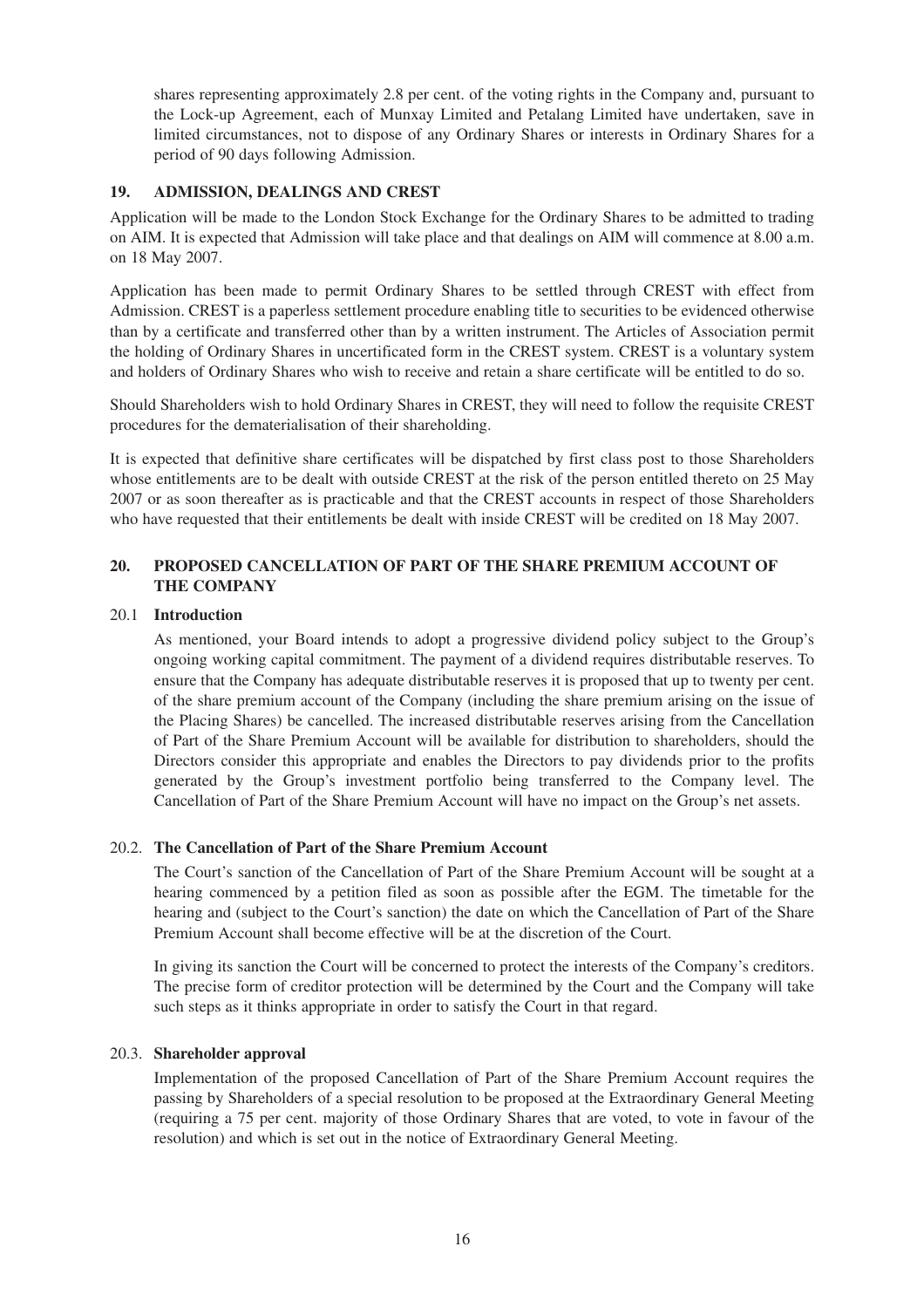## **21. EXTRAORDINARY GENERAL MEETING AND ACTION TO BE TAKEN**

Set out at the end of this document is the notice convening the Extraordinary General Meeting. The EGM is to be held at 10.00 a.m. on 17 May May 2007 at IOMA House, Hope Street, Douglas, Isle of Man IM1 1AP and the Shareholders will be asked to consider the approval of the Resolutions.

The Resolutions propose:

## 21.1 **Ordinary resolutions:**

- that the authorised share capital of the Company be increased from  $\pounds 2$  million consisting of 200 million Ordinary Shares to £3.5 million consisting of 350 million Ordinary Shares, by the creation of 150 million additional Ordinary Shares, to rank *pari passu* with the existing issued ordinary share capital of the Company and having the rights and being subject to the obligations set out in the Company's Articles of Association;
- that in revocation of any general authority, the Directors be authorised to exercise all the powers of the Company to allot Ordinary Shares up to an aggregate nominal value equal to the authorised but unissued ordinary share capital of the Company (as such authorised share capital is increased by the resolution above), such authority to expire (unless previously revoked, varied or renewed by ordinary resolution) at the conclusion of the next annual general meeting of the Company; and
- that the Final 2006 Dividend be approved.

## 21.2 **Special resolutions:**

- that the pre-emption provisions of the Company's Articles of Association be disapplied in relation to any allotment of Ordinary Shares by the Directors pursuant to the authority referred to above; and that the authority to allot Ordinary Shares granted to the Directors by such disapplication expire (unless previously revoked, varied or renewed by special resolution) at the conclusion of the next annual general meeting of the Company; and
- that a proportion not exceeding 20 per cent. as the Court may approve, of the amount standing to the credit of the share premium account of the Company (including the share premium arising on the allotment of Ordinary Shares pursuant to the authorities referred to above) be, subject to the confirmation of the Court, cancelled in accordance with section 57 of the Companies Act 1931 (Isle of Man).

Save as mentioned in this document, the Directors do not, at present, intend to issue any part of the unissued authorised share capital other than in connection with the Placing.

**A Form of Proxy for use by Shareholders in connection with the EGM or any adjournment thereof is enclosed with this document. Whether or not you intend to be present at the EGM, you are requested to complete and sign the Form of Proxy in accordance with the instructions therein and return it to the Company's registrars, IOMA Fund and Investment Management Limited, IOMA House, Hope Street, Douglas, Isle of Man IM1 1AP as soon as possible and in any event so as to be received not later than 10.00 a.m. on 15 May 2007. The completion and return of the Form of Proxy will not preclude you from attending the EGM and voting in person if you so wish.**

## **22. RECOMMENDATION AND VOTING INTENTIONS**

The Board considers the Placing and the passing of the Resolutions to be in the best interests of the Company and its Shareholders as a whole. Accordingly, the Directors unanimously recommend that Shareholders vote in favour of each of the Resolutions.

Yours faithfully

## **P Rupert Cottrell**

*Chairman*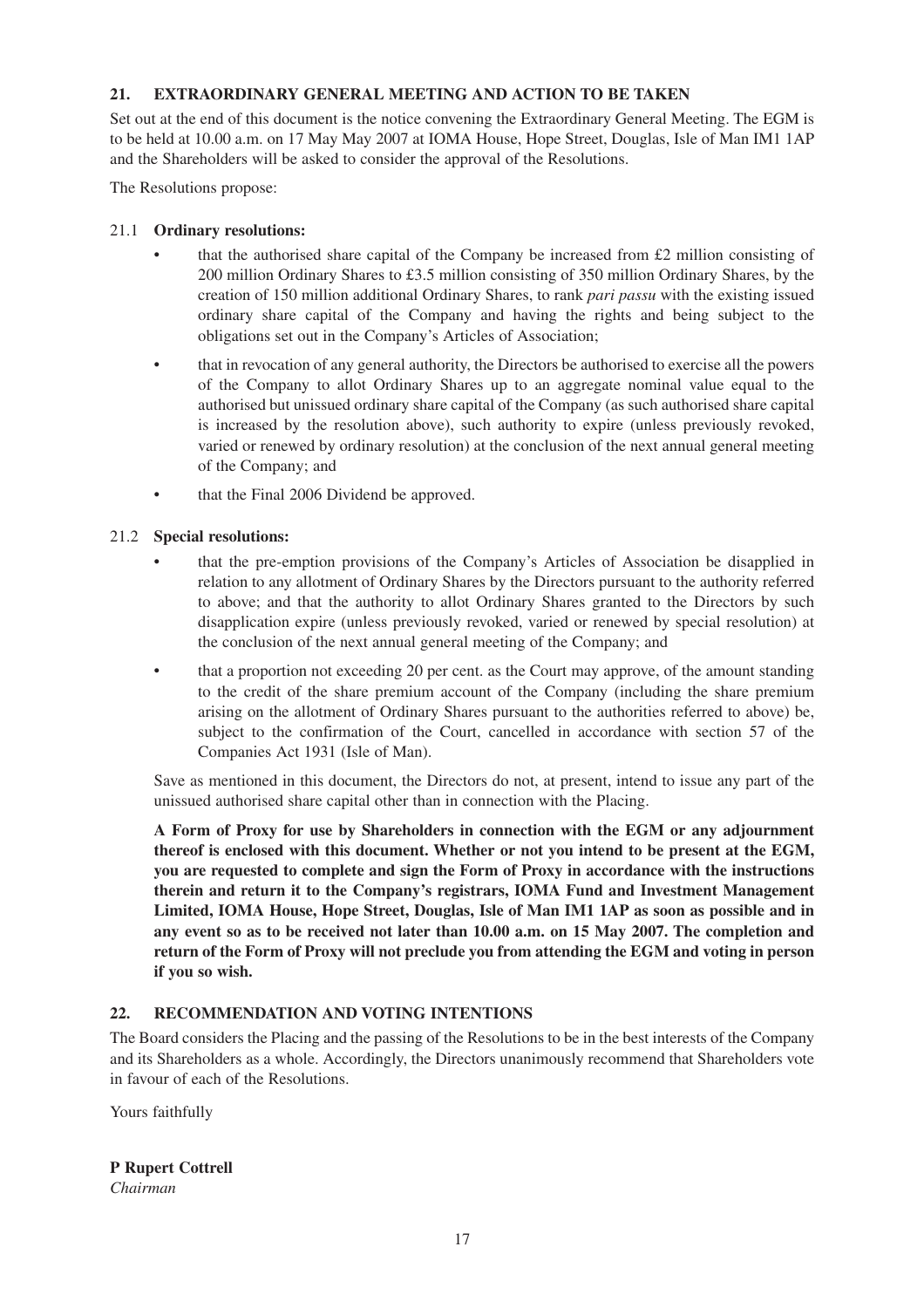# **DAWNAY, DAY CARPATHIAN PLC**

*(Incorporated under the Companies Acts 1931-2004 (as amended) of the Isle of Man and registered in the Isle of Man under number 113626C)*

## (the ''**Company**'')

### **NOTICE OF EXTRAORDINARY GENERAL MEETING**

**NOTICE IS HEREBY GIVEN** that an **EXTRAORDINARY GENERAL MEETING** of the Company will be held at IOMA House, Hope Street, Douglas, Isle of Man IM1 1AP on 17 May 2007, at 10.00 a.m. for the purpose of considering and, if thought fit, passing the following resolutions:

#### **Ordinary Resolutions**

- 1. THAT the authorised share capital of the Company be increased from  $\text{\pounds}2,000,000$  consisting of 200,000,000 ordinary shares of £0.01 each to £3,500,000 consisting of 350,000,000 ordinary shares of £0.01 each, by the creation of 150,000,000 additional ordinary shares of £0.01 each, to rank *pari passu* with the existing issued ordinary share capital of the Company and having the rights and being subject to the obligations set out in the Company's Articles of Association.
- 2. THAT the Company's Memorandum of Association be altered by the deletion of the existing clause numbered 4 and the substitution therefor of the following clause to be numbered 4:

''The share capital of the Company is £3,500,000 consisting of 350,000,000 ordinary shares of £0.01 each, having the rights and being subject to the obligations set out in the Company's Articles of Association."

- 3. THAT in revocation of any existing general authority granted to the Directors for the purposes of article 10.1 of the Articles of Association, the Directors be generally and unconditionally authorised in accordance with article 10.1 of the Company's Articles of Association to exercise all the powers of the Company to allot ordinary shares of £0.01 each up to an aggregate nominal value equal to the authorised but unissued ordinary share capital of the Company (as such authorised share capital is increased pursuant to Resolution 1 above); such authority to expire (unless and to the extent previously revoked, varied or renewed by the Company in general meeting) at the conclusion of the next annual general meeting of the Company; provided that the authority shall allow the Company to make an offer or enter into an agreement which would or might require ordinary shares to be allotted after this authority expires.
- 4. THAT a final dividend of 4p per ordinary share in respect of the financial year ended 31 December 2006 be approved.

#### **Special Resolutions**

- 5. THAT the provisions of Regulation 10.2 of the Company's Articles of Association requiring ordinary shares proposed to be issued for cash first to be offered to the members in proportion as nearly as may be to the number of the existing shares held by them respectively be and it is hereby disapplied in relation to any allotment of ordinary shares pursuant to the authority in Resolution 3 above; and that the authority so granted to the Directors to allot ordinary shares by such disapplication expire (unless and to the extent previously revoked, varied or renewed by special resolution) at the conclusion of the next annual general meeting of the Company; provided that such authority shall allow the Company to make an offer or enter into an agreement which would or might require ordinary shares to be allotted after such authority expires.
- 6. THAT, a proportion not exceeding 20 per cent., as the High Court of Justice of the Isle of Man may approve, of the amount standing to the credit of the share premium account of the Company (including that share premium arising on the allotment of Ordinary Shares pursuant to the authorities sought in Resolutions 1 and 3 above) be, subject to the confirmation of the High Court of Justice of the Isle of Man, cancelled in accordance with section 57 of the Companies Act 1931 (Isle of Man).